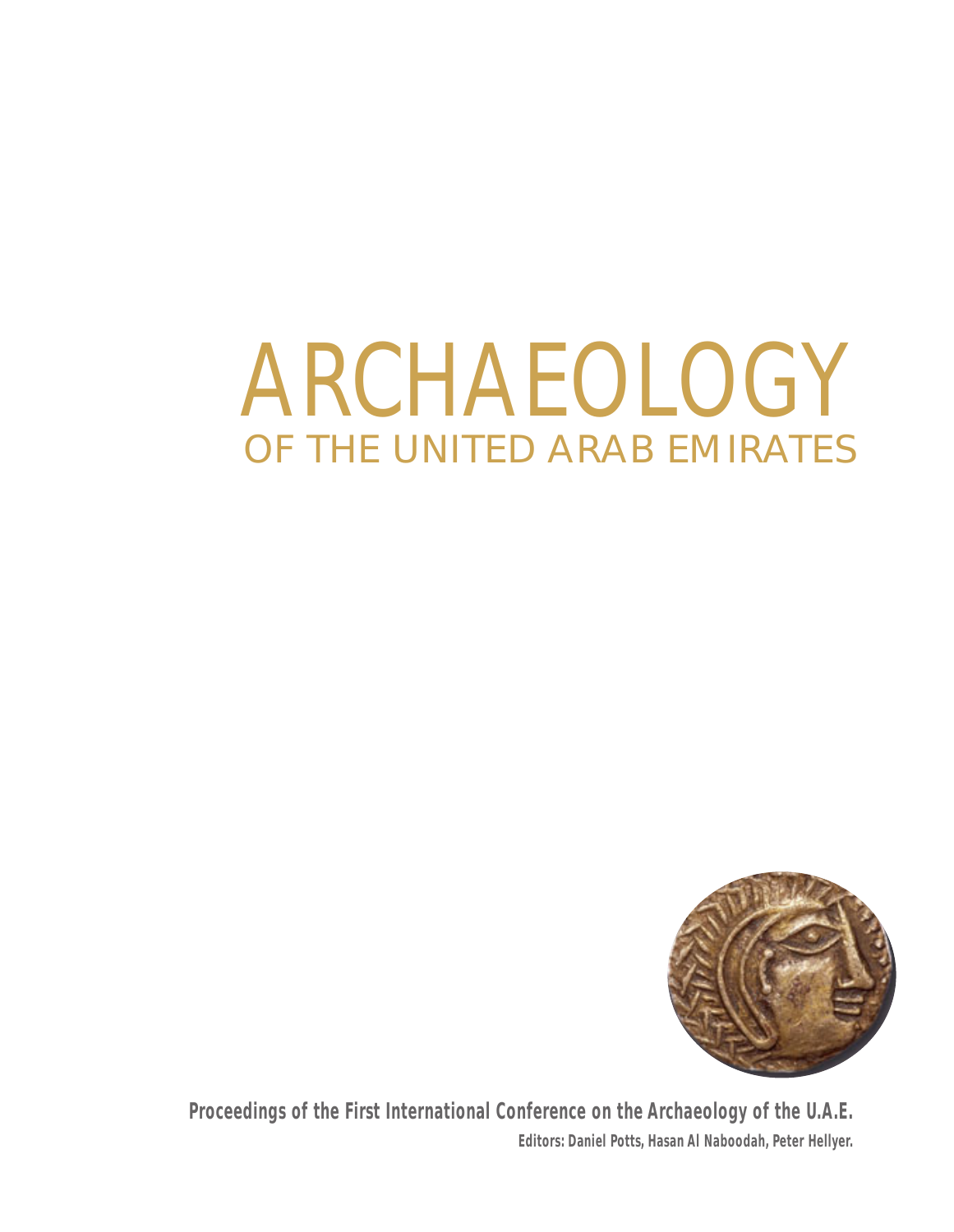<span id="page-1-0"></span>Copyright: ©2003 Trident Press and listed contributors.

This book is a compilation of papers presented at The First International Conference on the Archaeology of the United Arab Emirates, held in 2001, in the U.A.E. under the patronage of HH Sheikh Sultan bin Zayed Al Nahyan, Deputy Prime Minister of the U.A.E.

These Proceedings are published by Trident Press Ltd. in cooperation with the Zayed Centre for Heritage and History, (a constituent organisation of The Emirates Heritage Club, United Arab Emirates).

Editors: Daniel Potts, Hasan Al Naboodah, Peter Hellyer.

Production Direction: Paula Vine Copy editing: Moira Ruddy Typesetting: Johan Hoffsteenge

Photographs: Full-page colour plates are, unless otherwise credited, copyright of Trident Press Ltd. Authors have separately credited the sources of photographs and/or illustrations that are included in this book. All rights are reserved.

The rights of: D.T. Potts, B. de Cardi, S. Blau, H. Kiesewetter, E. Shepherd Popescu, H. Kallweit, V. Charpentier, M. Uerpmann, S.A. Jasim, C. Velde, L. Weeks, R. Carter, S. Cleuziou, T. Vosmer, R. Boucharlat, J.M. Cordoba, P. Magee, P. De Paepe, K. Rutten, L. Vrydaghs, E. Haerinck, J. Elders, P. Yule, S. Worrell, J. Price, T. Sasaki, H. Sasaki, G.R.D. King, P. Hellyer, D. Hull, M. Beech and C.E. Mosseri-Marlio to be identified as the authors of this work have been asserted in accordance with The Copyright Designs and Patents Act 1988, Sections 77 and 78.

All rights reserved. No part of this publication may be reproduced, stored in a retrieval system or transmitted, in any form or by any means, electronic, mechanical, photocopying, recording or otherwise, except brief extracts for the purpose of review, without the prior permission in writing of the publisher and copyright owner.

British Library Cataloguing in Publication Data: A CIP catalogue record for this book is available from the British Library.

ISBN:1-900724-88-X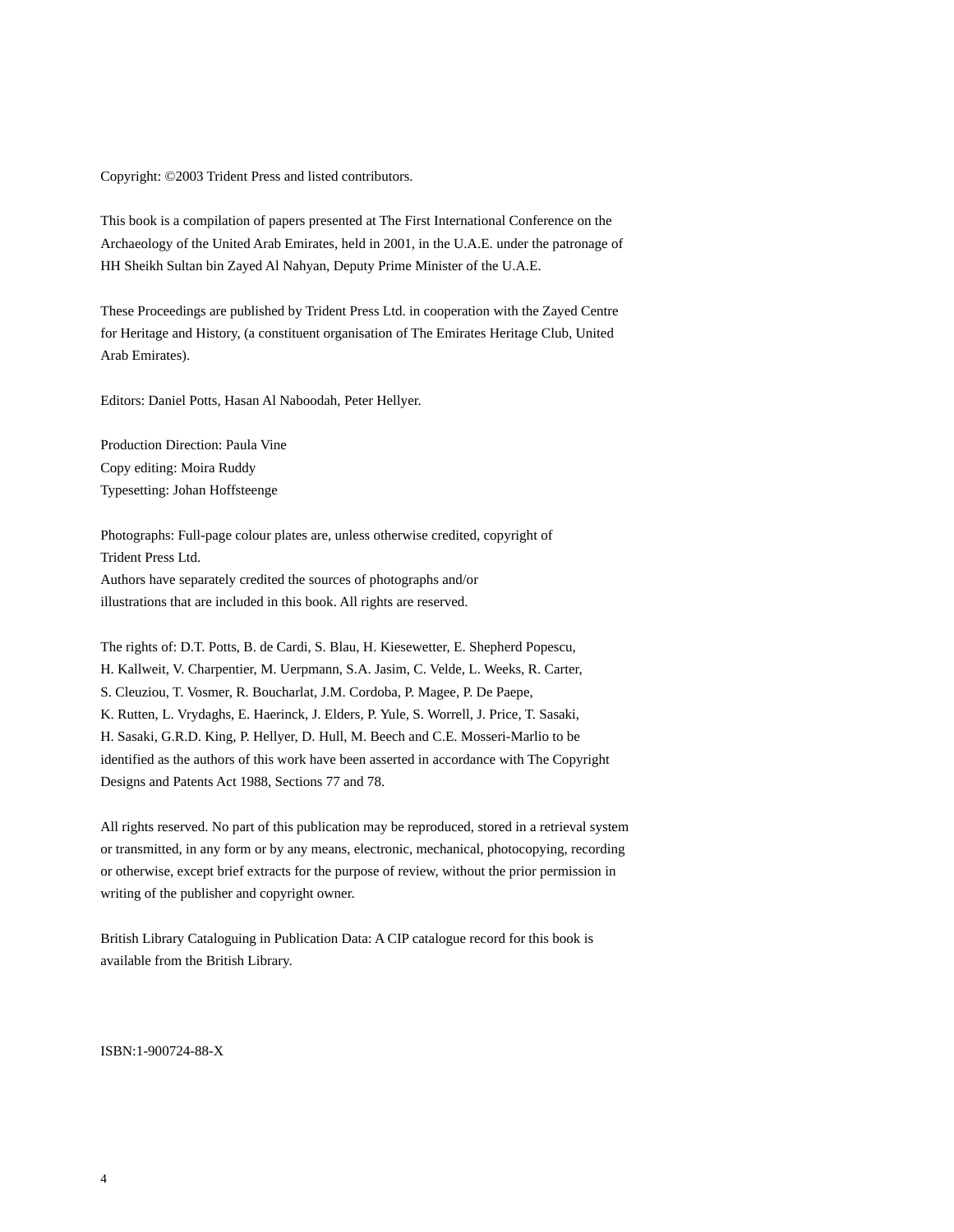# <span id="page-2-0"></span>Foreword

It is now more than 40 years since the first archaeological excavations in the United Arab Emirates were undertaken, at the island of Umm an-Nar, adjacent to Abu Dhabi. Those excavations, which began in 1959, led to the recognition of a previously unknown civilisation, and, during the decades that have followed, further excavations and studies by archaeological teams, both from the U.A.E. and from universities and other academic institutions from around the globe, have made discoveries that have placed this country firmly on the map, in terms of its contribution to world heritage and to the emergence of modern civilisation.

Yet, despite those discoveries, we, the people of the United Arab Emirates, still know little of our past. While there have been papers presented at international conferences abroad, or published in international scientific journals, relatively little has been published in the U.A.E. itself, and even less in Arabic. Nor, despite the extensive amount of work that is undertaken in the U.A.E. every year, there has never before been a conference devoted specifically to the archaeology of this country.

In recognition of that and inspired by the words of President His Highness Sheikh Zayed bin Sultan Al Nahyan, "a people that does not know its past can have neither present nor future," the Zayed Centre for Heritage and History, organised the First International Conference on the Archaeology of the United Arab Emirates, held in Abu Dhabi in April 2001.

As the papers in this volume show, the conference was attended by many of the leading local and international archaeologists who have worked in the U.A.E. over the last 40 years. It would be impossible to present the whole of the country's archaeological record in detail in one publication, or at a single conference. From this volume, however, a coherent picture emerges of the whole range of the archaeological heritage of the people of the U.A.E., from the Late Stone Age, over 7000 years ago, until the Late Islamic period. That picture also includes insights into the important cultural heritage of the Emirati people, who have interacted with countries throughout the world for thousands of years. Especially with the Arabian Peninsula.

It is my hope that this volume will help not only the people of the Emirates, but also others, to gain an insight into that past. It is one of which we can rightly be proud.

*Sultan bin Zayed Al Nahyan* Deputy Prime Minister of the U.A.E.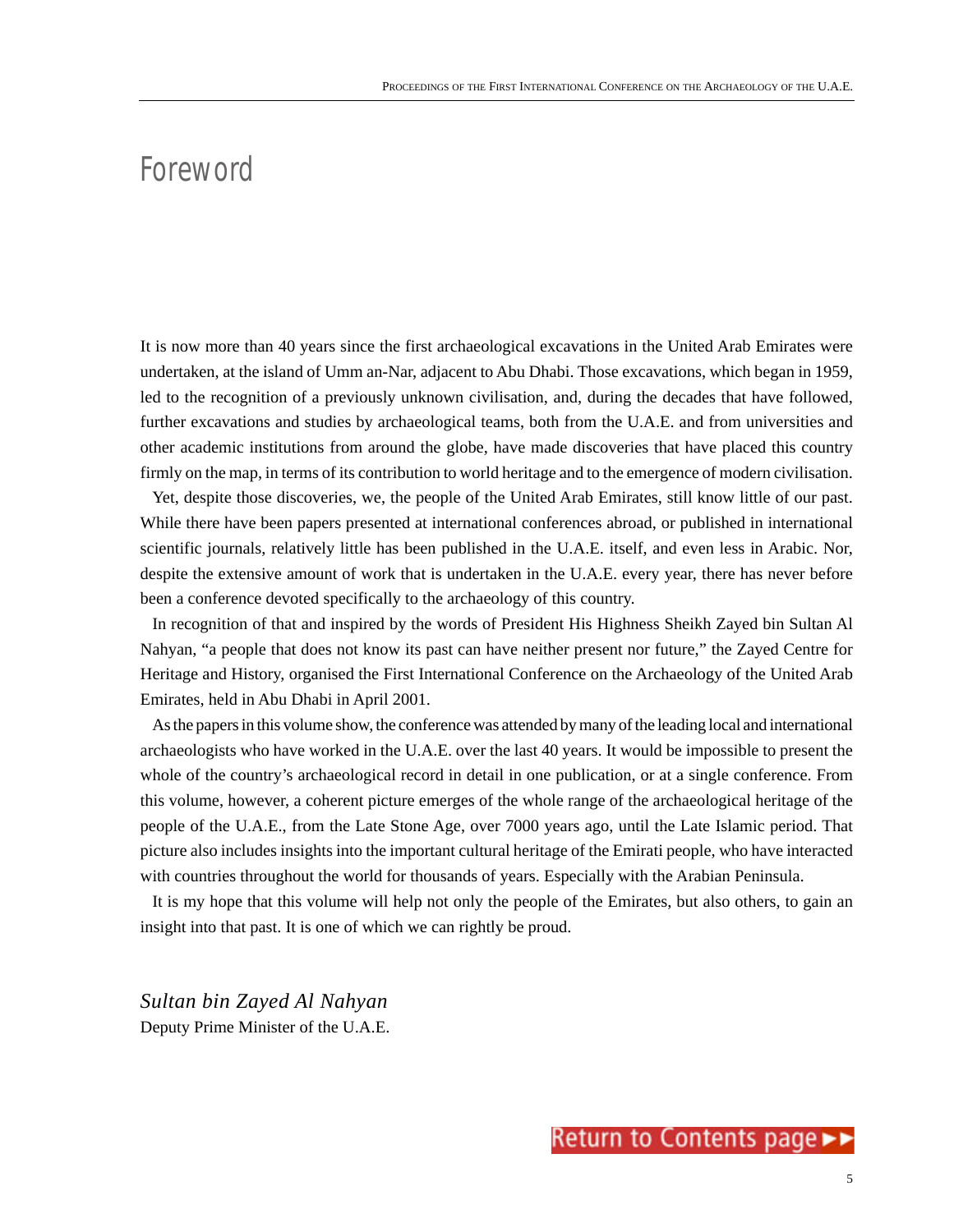# **Contents**

| Foreword<br>HH Sheikh Sultan bin Zayed Al Nahyan |                                                                               |    |  |  |  |  |
|--------------------------------------------------|-------------------------------------------------------------------------------|----|--|--|--|--|
| <b>Introduction</b>                              | D.T. Potts                                                                    |    |  |  |  |  |
|                                                  |                                                                               |    |  |  |  |  |
| Overview                                         |                                                                               |    |  |  |  |  |
| B. de Cardi                                      | Is There a Future for the Emirates' Past?                                     | 17 |  |  |  |  |
| S. Blau                                          | Conscious Receivers: A Discussion of Museums and the Construction of National |    |  |  |  |  |
|                                                  | Identity in the U.A.E.                                                        |    |  |  |  |  |

# **[Late Stone Age \(Arabian Neolithic\)](#page-1-0)**

| H. Kiesewetter      | 35                                                                           |    |
|---------------------|------------------------------------------------------------------------------|----|
|                     | Palaeodemography and Palaeopathology                                         |    |
| E. Shepherd Popescu | The Neolithic Settlement Sites on the Islands of Dalma and Marawah, U.A.E.   | 45 |
| H. Kallweit         | Remarks on the Late Stone Age in the U.A.E.                                  | 55 |
| V. Charpeniter      | From the Gulf to Hadramawt: Fluting and Plunging Processes in Arabia         | 65 |
| M. Uerpmann         | The Dark Millennium: Remarks on the Final Stone Age in the Emirates and Oman | 73 |

# **[The Bronze Age](#page-1-0)**

| S.A. Jasim  | The Third Millennium Culture in the Emirate of Sharjah                         | 85  |
|-------------|--------------------------------------------------------------------------------|-----|
| C. Velde    | Wadi Suq and Late Bronze Age on the Oman Peninsula                             | 101 |
| L. Weeks    | Prehistoric Metallurgy in the U.A.E.: Bronze Age – Iron Age Transitions        | 115 |
| R. Carter   | Tracing Bronze Age Trade in the Arabian Gulf: Evidence for Way-stations of     | 123 |
|             | the Merchants of Dilmun between Bahrain and the Northern Emirates              |     |
| S. Cleuziou | Early Bronze Age Trade in the Gulf and the Arabian Sea: The Society behind     | 133 |
|             | the Boats                                                                      |     |
| T. Vosmer   | The Naval Architecture of Early Bronze Age Reed-built Boats of the Arabian Sea | 151 |

# **[The Iron Age](#page-1-0)**

| R. Boucharlat | Iron Age Water-draining Galleries and the Iranian 'Oanāt'                  | 161 |
|---------------|----------------------------------------------------------------------------|-----|
| J.M. Cordoba  | Villages of Shepherds in the Iron Age: The Evidence of Al Madam (AM1)      | 173 |
|               | Thuqaibah, Sharjah, U.A.E.)                                                |     |
| P. Magee      | Columned Halls, Power and Legitimisation in the Southeast Arabian Iron Age | 181 |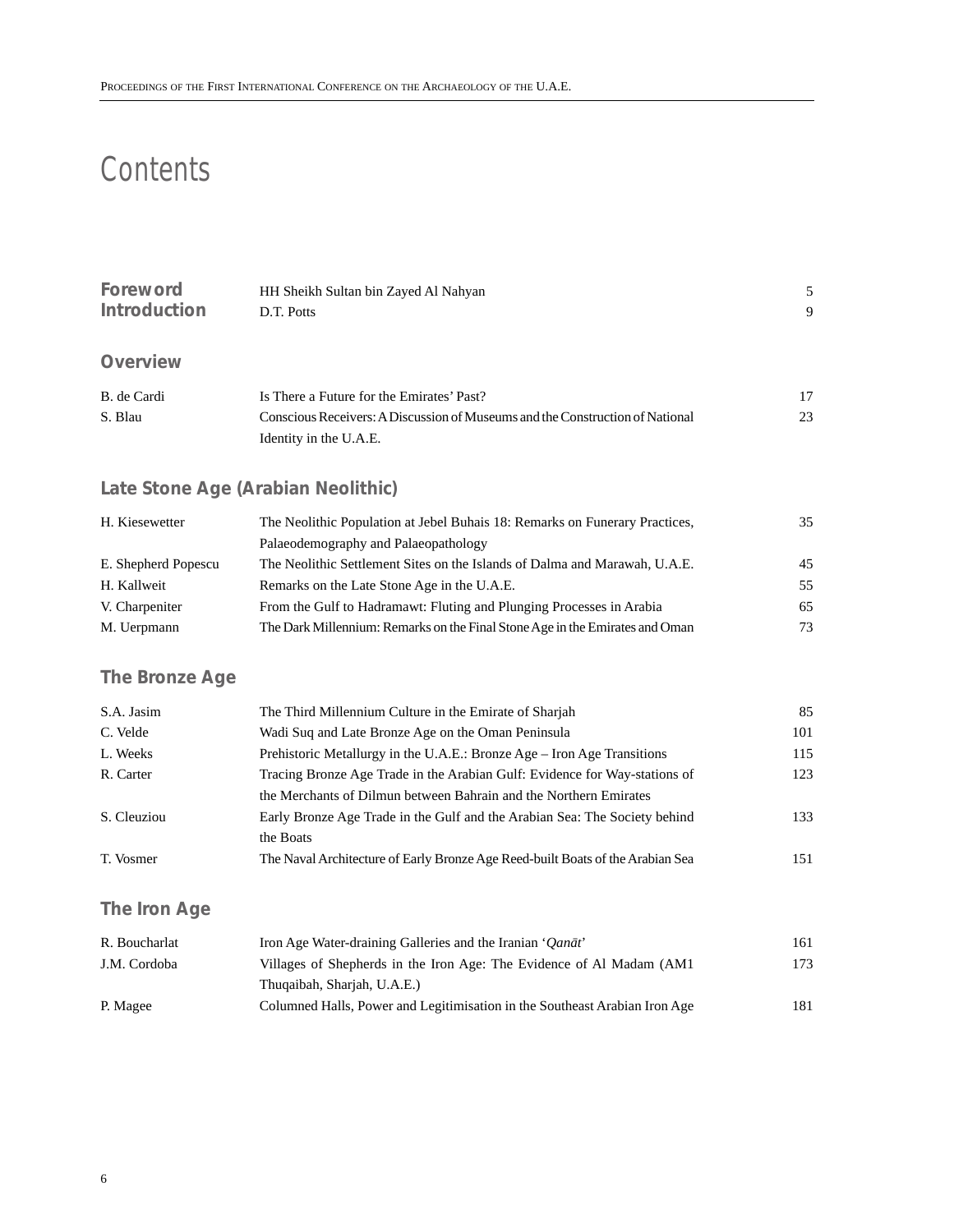# <span id="page-4-0"></span>**[The Late Pre-Islamic period](#page-1-0)**

| E. Haerinck              | Internationalisation and Business in Southeastern Arabia during the Late First |     |  |  |  |  |
|--------------------------|--------------------------------------------------------------------------------|-----|--|--|--|--|
|                          | Century B.C./First Century.A.D.: Archaeological Evidence from ed-Dur (Umm      |     |  |  |  |  |
|                          | al-Qaiwain, U.A.E.)                                                            |     |  |  |  |  |
| P. De Paepe, K. Rutten,  | A Petrographic, Chemical and Phytolith Analysis of Late Pre-Islamic Ceramics   | 207 |  |  |  |  |
| L. Vrydaghs, E. Haerinck | from Ed-Dur (Umm al-Qaiwain, U.A.E.)                                           |     |  |  |  |  |
| J. Elders                | The Nestorians in the Gulf: Just Passing Through?                              | 229 |  |  |  |  |
| P. Yule                  | Amlah/Al Fuedah, A Cemetery of the Late Pre-Islamic Age in Al Zahirah          | 237 |  |  |  |  |
|                          | (Sultanate of Oman)                                                            |     |  |  |  |  |

# **[The Islamic period](#page-1-0)**

| S. Worrell and J. Price | The Glass from Kush, Ra's al-Khaimah, U.A.E.                                          | 247 |
|-------------------------|---------------------------------------------------------------------------------------|-----|
| T. and H. Sasaki        | Southeast Asian Ceramic Trade to the Arabian Gulf in the Islamic Period               | 253 |
|                         | G.R.D. King and P. Hellyer Islamic Archaeology in the Deep Sands of Abu Dhabi Emirate | 263 |
| D. Hull                 | Sulphur Mines at Jebel Dhanna, Abu Dhabi: Preliminary Survey and Excavation           | 277 |
|                         | <b>Results</b>                                                                        |     |

# **[Environmental archaeology](#page-1-0)**

| M. Beech                                       | The Development of Fishing in the U.A.E.: A Zooarchaeological Perspective | 289 |  |  |  |  |
|------------------------------------------------|---------------------------------------------------------------------------|-----|--|--|--|--|
| C.E. Mosseri-Marlio                            | The Rat Remains from Kalba, U.A.E.                                        | 309 |  |  |  |  |
|                                                |                                                                           |     |  |  |  |  |
| Synopses of papers presented at the conference |                                                                           |     |  |  |  |  |

| H. Oandil                     | Recent Discoveries at Jumeirah | 318 |  |  |
|-------------------------------|--------------------------------|-----|--|--|
| M. Taha                       | Excavations at Al Ousais       | 319 |  |  |
| Index                         |                                | 321 |  |  |
| Photographic acknowledgements |                                |     |  |  |

*Other papers presented at the conference were as follows:*

| P. Iddison   | The Archaeology of Food in the U.A.E.                                     |
|--------------|---------------------------------------------------------------------------|
| D. Kennet    | Recent Work at Kush, a Sasanian and Early Islamic Site at Ra's al-Khaimah |
| C. Philips   | Kalba-4, a Multi-period Site on the East Coast of the U.A.E.              |
| H-P Uerpmann | Potential Origins of Stone Age Populations in Southeastern Arabia         |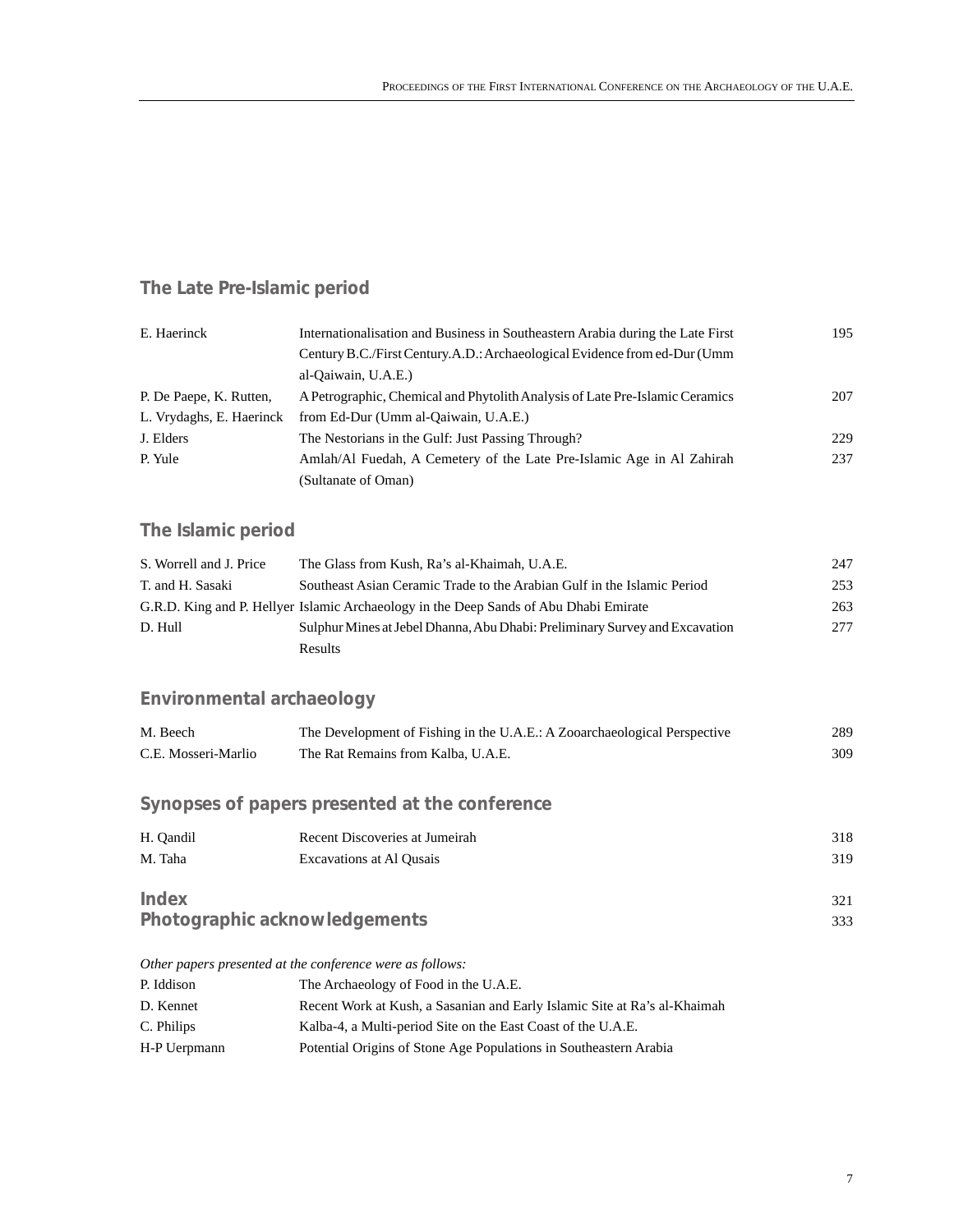# [The Development of Fishing in the U.A.E.:](#page-6-0) A Zooarchaeological Perspective

**MARK BEECH (ABU DHABI)**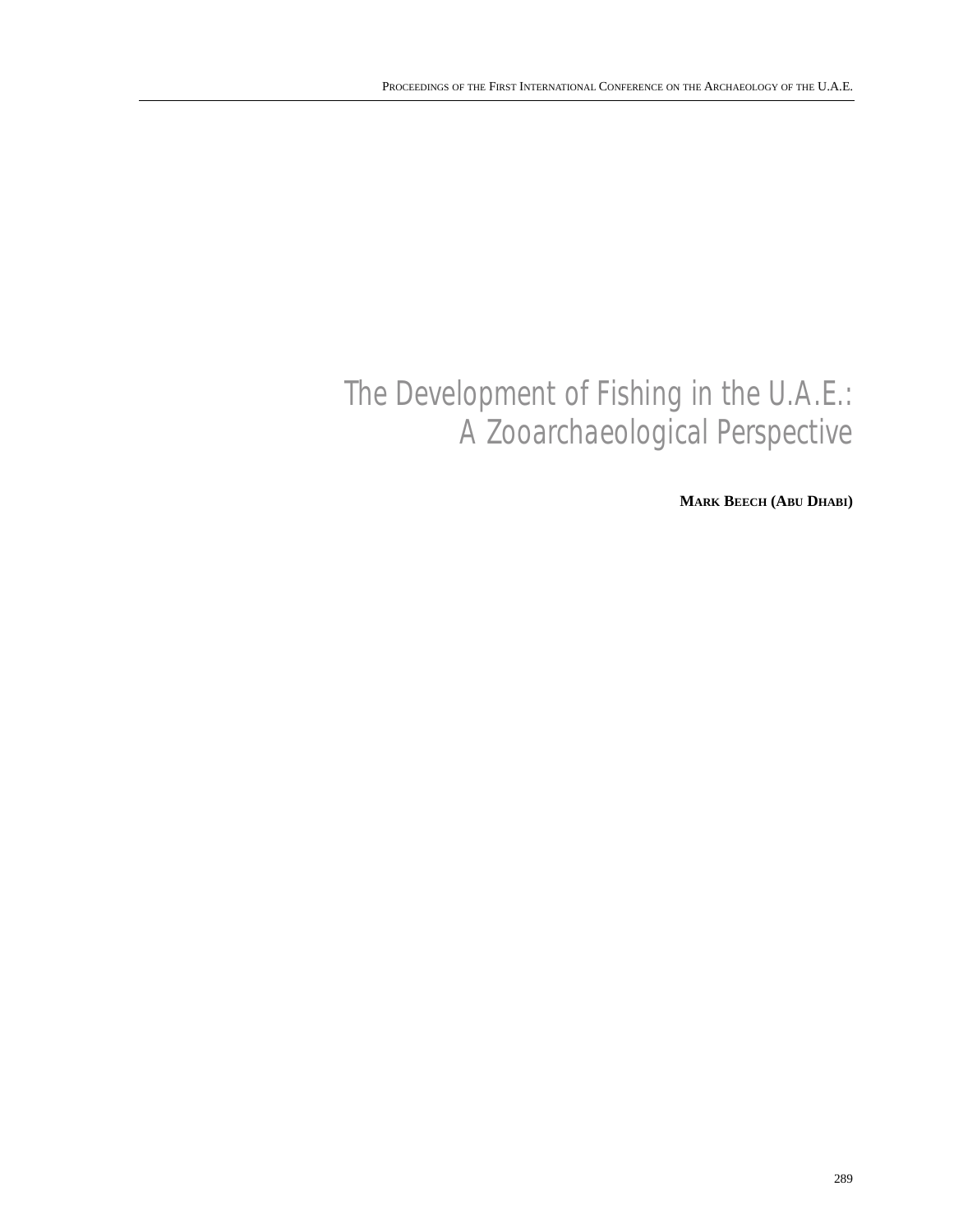# <span id="page-6-0"></span>The Development of Fishing in the U.A.E.: A Zooarchaeological Perspective

#### **MARK BEECH (ABU DHABI)**

# **Introduction**

Fishing forms an important activity in many societies throughout the world today and also played a significant role in the life and subsistence of many prehistoric societies (Acheson 1981; Yesner 1980). For the coastal communities of southeast Arabia fishing has always been an important economic activity. Marine resources undoubtedly made an important dietary contribution to the inhabitants of this region. The first part of this paper discusses the archaeological evidence for fishing equipment and traps. In the following section, the zooarchaeological evidence available from the recent analysis of archaeological fish bone assemblages from the United Arab Emirates is then evaluated. The chronological focus of this study is from the  $5<sup>th</sup>$  millennium B.C. to the Late Islamic period.

# **Fishing equipment**

Past studies of archaeological fishing equipment have demonstrated that changes in the technology employed in coastal fishing may reflect developmental changes in the organisation of fishing (e.g. Anell 1955; Coutts 1975; Hurum 1976). In southest Arabia a range of artefacts associated with fishing have been discovered on coastal sites, including stone net sinkers and fish hooks made from shell and copper.

# **Net and line sinkers**

Probably the commonest traces of fishing equipment found on archaeological sites in the region are stone net sinkers. These have been found at coastal sites in the Gulf as well as along the coast of Oman. It is generally assumed that these were used in conjunction with fishing nets of some sort, on the basis of their general size and weight. Stone anchors discovered so far in this region during underwater archaeological surveys tend to be much larger

and more substantial (T. Vosmer, pers. comm.). Larger net sinkers may have been used in conjunction with gill nets or beach seines; small examples may have been used in conjunction with casting nets or small beach seine nets. It is also possible that some were used as line sinkers to weigh down a line baited with a number of hooks. The interpretation and classification of small to medium sized modified stones as net sinkers or line sinkers is thus somewhat problematic. The general opinion seems to be that 'small size' and 'weight' = 'casting' or 'beach seine net', and that 'large' examples = 'gill net' or large 'seine net' net sinkers. This still leaves us with a problem interpreting some of the middle sized examples.

A number of different types of net sinkers have been identified in southeast Arabia. Whilst some of these do appear to have some chronological significance, others appear to be more part of certain local traditions (Uerpmann 1992: 94–6). It is interesting to note that net sinkers appear to have received much more attention than the chipped stone industry in reflecting the materialised expression of group identity (Uerpmann 1992: 96). Simpler more functional explanations may account, however, for some of these apparent differences.

The first type of net sinkers are flat oval pebbles, notched roughly in the middle of their long sides (fig. 20). They occur at a number of Omani coastal sites belonging to the Saruq of Bandar-Jissa-Facies, i.e. dating to between about 5500–3500 B.C. (Uerpmann 1992: 94), but can be also found at some later sites. These simple notched pebbles were the major type of net sinker reported at Ra's al-Hamra RH5 (Durante and Tosi 1977). A variation on these are simple notched net sinkers which are sometimes 'retouched' along their outline, being flaked on one side with careful notches at each end. Examples of this type were discovered at Khor Milkh 1 in Oman, a site broadly contemporary with RH5. At the later site of Khor Milkh 2, which is only about 300 years later than Khor Milkh 1, however, only the simpler first type were present, along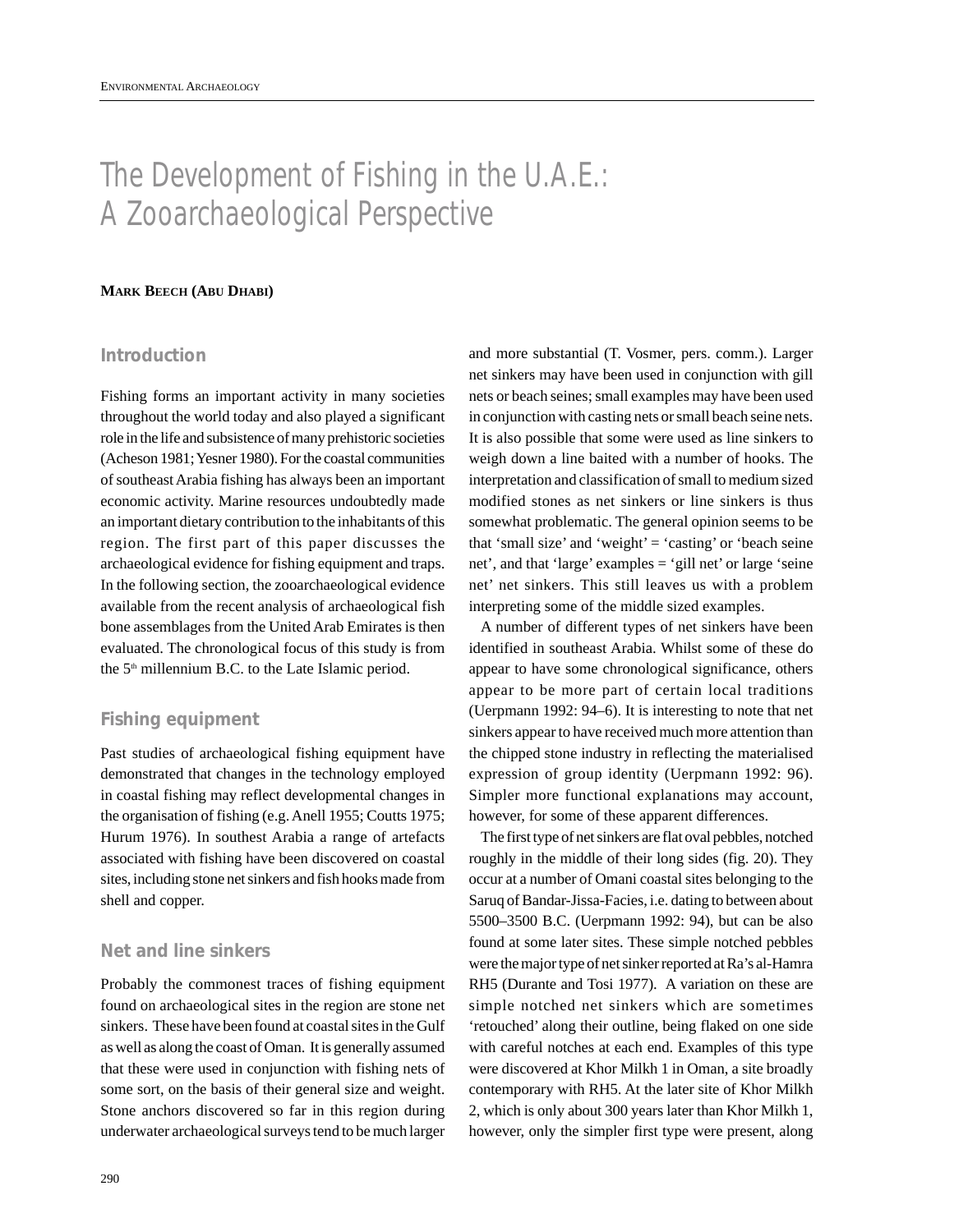with an example with a large pecked waistline and additional notches in its ends. Some sites like Al Haddah (BJD1) in Oman also have these notched net sinkers, some of which were quite large, between 5–7 cm. Other examples have also been reported from various coastal sites in the Ja'alan region of Oman, including Khor al-Hajar (KHJ2), Ra's al-Khabbah (KHB1), Ruwais (RWY1) and Suwayh (SWY2) in Oman (Charpentier et al. 1997: 103).

Asecond type of net sinker found at some sites are small and relatively thick pebbles which have a pecked shallow groove around the 'waistline' of the pebble, facilitating the attachment of lines. These smaller net sinkers are generally not bigger than about 2.5–3 cm. Such net sinkers appear to be especially common during the early  $5<sup>th</sup>-4<sup>th</sup>$ millennium B.C. at a number of sites along the Omani coast (Charpentier et al. 1997: 103). Examples of this type have been found at Saruq (Uerpmann 1992: 95) and at BJD1 at Al Haddah. Similar net sinkers have also been discovered at Nad al-Walid, a shell midden located near Jazirat al-Hamra in Ra's al-Khaimah, U.A.E., which is broadly contemporary with Saruq. It is interesting to note, however, that this particular type of net sinker has not been found at the broadly contemporary sites at Ra's al-Hamra in Oman. A further variation on these small net sinkers with a pecked waistline are examples which have a sawn-in waistline. These are known from Ra's al-Hamra 6, which is partly contemporary with Saruq, and one example of this type is also known from Saruq (Uerpmann 1992: 95). Examples with pecked waistlines are known, however, in later contexts but only on quite large net sinkers. At Umm an-Nar in the U.A.E., similar larger net sinkers with pecked waistlines have been discovered in the 3rd millennium B.C. settlement.

A third type of net sinker, and the commonest type found at Umm an-Nar in Abu Dhabi, was made from the local limestone (Frifelt 1995: 113). These were usually circular, flattish and perforated and were found in all levels of the excavation. A total of 201 net sinkers were recovered, 182 of which had their weight recorded. Agood proportion of these came from House 227/228 and Area 499. All were 1.5–5 cm thick and had a diameter often less than 10 cm. The Umm an-Nar net sinkers varied in weight from quite small examples of less than a 100 g in weight to more substantial examples of 0.5 kg plus. The majority was between 100–200 g in weight.

Other artefacts which may have been utilised in fishing are so-called 'perforated disks'. These have been found at a wide range of sites throughout the area, from sites dating between the  $5<sup>th</sup>-3<sup>rd</sup>$  millennium B.C. Examples are known from the early  $5<sup>th</sup>$  millennium B.C. site on Dalma Island, as well as from the  $3<sup>rd</sup>$  millennium B.C. settlement at Umm an-Nar. Some of these are made from stone whilst others appear to be made from ceramics (possibly reused, broken pottery vessels). The precise function of these is not known, but various hypotheses have been suggested for them including their use as spindle whorls or items of jewellery. A further possibility is that they may have been used in fishing equipment. Smaller net sinkers and perforated disks could have easily been used with casting nets. These are occasionally used in the traditional local fisheries of the region. The casting net is cast in a ring about a school of fish and encloses the prey from the sides and from above but not from below. Although some of the perforated disks seem quite light and unsuitable to weigh down nets, once immersed in water they may have acted as effective tracers holding the position of the net in the water. The author has witnessed very similar small disks being sold today with such nets in the U.A.E.

Little published data concerning net sinkers are available for later period sites in the Gulf and southeast Arabia. It is clear though that predominantly locally available materials were used to manufacture net sinkers in the various regions. In the southern Gulf, as at Umm an-Nar, the inhabitants continued to use the locally available limestone as it was almost the only source available to them. In the Northern Emirates, harder granite-like stones were more readily available and could be used to manufacture net sinkers, e.g. the quite large 9.5 cm Early Islamic example discovered at Jazirat al-Hulayla.

## **Shell fish hooks**

There is a considerable body of literature concerning traditional fishing equipment, in particular the use of fish hooks within the tropics, in Polynesia and the Pacific (e.g. Anell 1955; Best 1929). One of the problems in interpreting the precise use of fish hooks is that very few detailed studies have been made connecting preserved hook types with particular fishing methods. This is often because metal hooks have been used for over a century in many parts of the world, and traditional knowledge was not recorded and so has been lost.

The earliest fish hooks in southeast Arabia are made of marine shell, usually from pearl oyster or large bivalves. Examples have been recovered from a number of coastal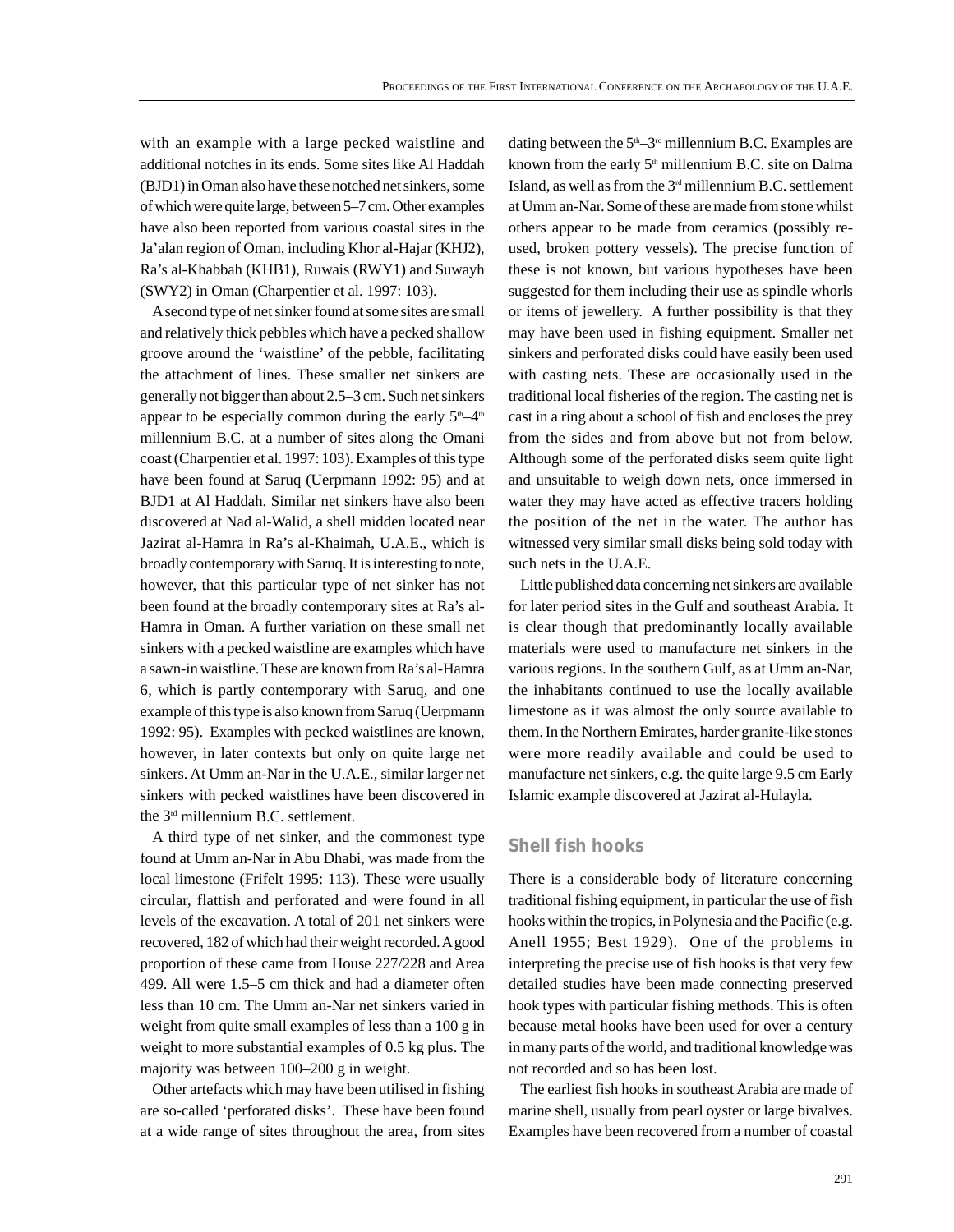sites in Oman dating between the early  $5<sup>th</sup>$ -late  $4<sup>th</sup>$ millennium B.C., including Khor Milkh 1 and 2, Ra's al-Hamra RH5, Ra's al-Hadd, Ra's al-Jinz RJ2, Ra's al-Khabbah KHB1, and Suwayh SWY2 (Biagi and Nisbet 1989; Charpentier and Méry 1997; Phillips and Wilkinson 1979; Uerpmann 1992).

The deliberate selection of such a raw material may have been advantageous for a number of reasons. Shells were plentiful along the entire coastal regions of southeast Arabia. It was fairly easy to work the shell into the desired equipment, and the material itself was hard and durable. Afurther advantage of using shells with a shiny/glistening surface was that it served to entice fish to bite. It is reported in some parts of the tropics that such hooks do not even require any bait, as the glitter of the pearl shell is far more attractive to the fish (Anell 1955: 146). In some parts of Polynesia (e.g. the Luisiades) it is reported that the natives had such effective hooks of their own that they preferred them to European steel hooks.

Grooves incised across the top of the shanks of these hooks enabled fishing lines to be bound to them, and some hooks had a pair of holes drilled in the top of the shank where lines could be tied. The shell hooks found along coastal sites in southeast Arabia all appear to be unbarbed. This appears to follows the general rule that the earliest fish hooks were made without any barb or refinement; only after thousands of years did they regularly become equipped with barbs as well as grooves, bulges and holes (Hurum 1976: 25). Hooks without barbs generally help the fishermen save time and avoid damage to the fish. The fish can be literally just shaken off the hook. Although some fish may be lost whilst hauling them in, the amount would be negligible at a time of year when there is a superabundance of fish. In the Pacific, fishing for bonito has for centuries used a method whereby barbless hooks are utilised from a stationary vessel carrying live bait. In the case of very large tuna, individual lines may be manned by two men using two rods attached to the same line (Hurum 1976: 86). Some of the fish hooks found along the Omani coast do have incurved points. This may have been a deliberate choice as, unlike barbed hooks, they would not stick so easily to the seabed.

Shell fish hooks are strong and can be used to capture quite large fish. In western Melanesia hooks of mussel shell, mainly *Trochus*, are commonly used to catch specimens as big as sharks. The lower part of the fishing line is protected from the shark's teeth by a hollow stick through which it is drawn (Anell 1955: 87). Some of the shell fish hooks had quite long shanks and these may have been deliberately manufactured to be more effective if the particular fish being caught had sharp teeth in order to prevent them cutting through the leader (Hurum 1976: 82–3).

It is possible that other raw material may have been used in the past to manufacture fish hooks in southeast Arabia. Three examples of fish hooks made from dugong bone are known from the Huon Gulf and the Sepik River in Polynesia (Anell 1955: 88). G. Landtman observed in 1927 that hooks made from marine turtle shell were amongst the commonest types of hooks in use in the Torres Straits area, and by the Kiwait Papuans of British New Guinea (cited in Anell 1955: 142). It is reported that hooks were made out of a piece of turtle-shell that was cut narrow and ground on a stone. Both ends were then sharpened on the stone and bent over a fire, after which the piece of shell was cut in two and so formed two fish hooks.

It is curious that no shell fish hooks have yet been discovered/published from sites within the Arabian Gulf. This may simply be a result of the greater focus and intensity of research on early coastal sites on the Omani coast. No shell fish hooks were discovered by Abdullah Masry in the late 1960s at any of the 'Ubaid sites he investigated on the Saudi Arabian Gulf coast. None have been found at the recent excavations of the 'Ubaid settlement on Dalma Island, U.A.E. (Flavin and Shepherd 1994; Beech and Elders 1999). Only relatively small areas have been excavated on these sites, so they may have simply been missed. Apossible shank of a shell fish hook has been collected from the surface of site MR1 on Marawah Island during a field survey carried out by the Abu Dhabi Islands Archaeological Survey (ADIAS). This unfortunately is not from a provenanced context although the site itself has been radiocarbon dated to the late  $6<sup>th</sup>$  millennium B.C. It is also possible that the general absence of shell fish hooks within the Gulf reflects different marine conditions from those in Oman. The deeper waters lying immediately next to the Omani coast would have made hook and line fishing an attractive proposition, in contrast to the exceedingly shallow waters of much of the Gulf where basket traps and intertidal barrier traps may have been often preferred. Another possibility is that hooks were so highly prized by their owners that they were carefully curated and had comparatively little chance to enter the archaeological record. In Tahiti, for example, it is reported that fisherman were unwilling to sell their inherited hooks to strangers.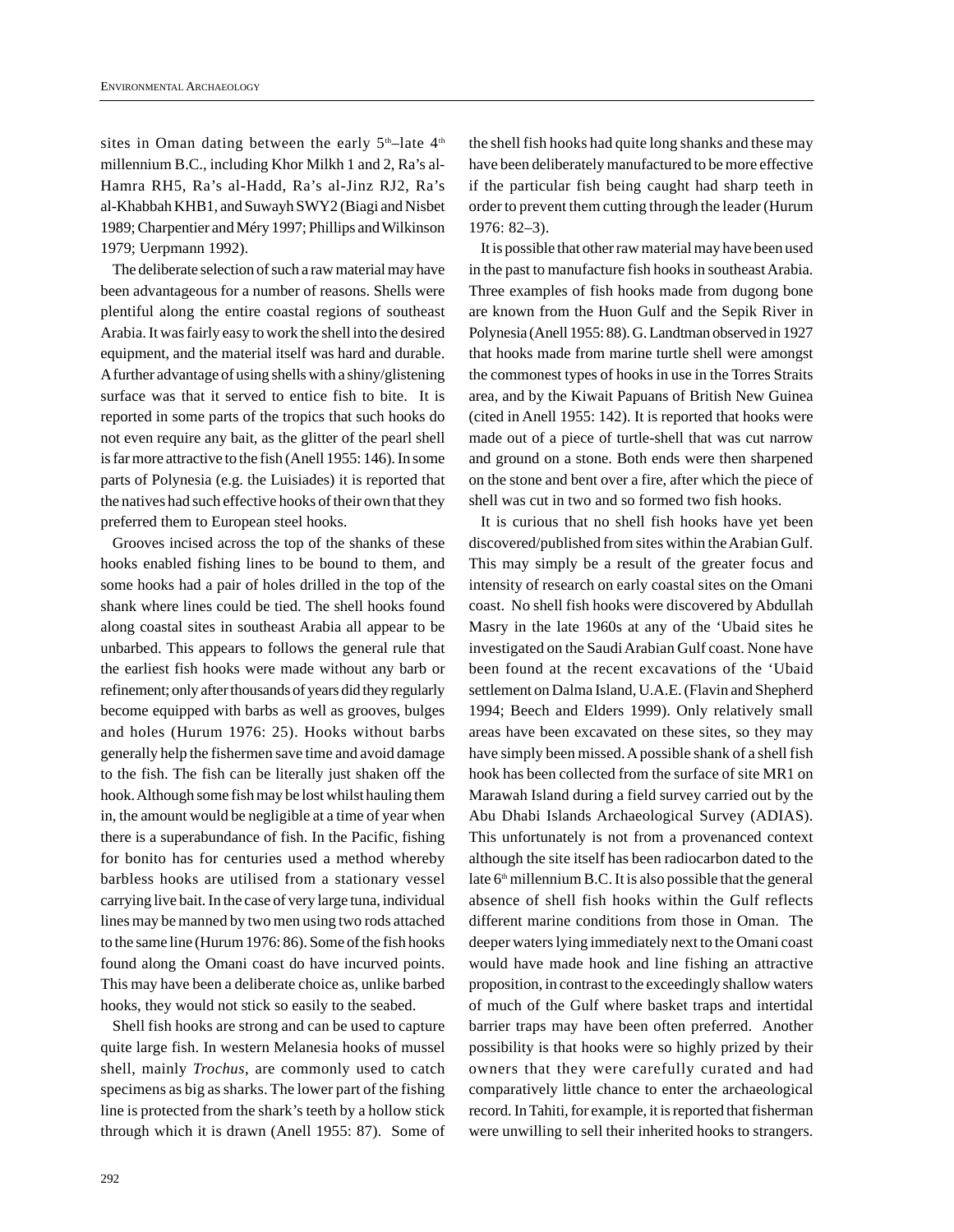An old and highly successful hook used to catch bonito was considered to be

*' . . . property almost beyond price, cherished not only for its utilitarian value, but because in the course of forty or fifty years it has acquired in the catching of countless fish a tremendous charge of mana ('magical property') . . .'* (Anell 1955: 176)

Some of the coastal sites situated on the Omani coast were clearly workshops for the production of fish hooks and shell beads like *Engina mendicaria*, a fact that should also be taken into account. This means that shell fish hooks may have had a greater chance of inclusion in the archaeological deposits if they were broken, discarded or accidentally dropped. One of these  $5<sup>th</sup>-4<sup>th</sup>$  millennium B.C. workshops was identified at Suwayh, where a number of limestone tools were also discovered. It has been suggested on the basis of strong ethnographic parallels with known examples from Hawaii and other sites in the Pacific, that these tools were used in the production of shell fish hooks (Charpentier and Méry 1997: 150–3, Figs. 4–5). On the island of Tahiti, Sir Joseph Banks observed that

*'. . . the shell is first cut by the edge of another shell into square pieces. These are shaped with files of coral, with which they work in a manner surprising to any one who does not know how sharp corals are. A hole is then bored in the middle by a drill [. . .] the file then comes into the hole and completes the hook . . .'*

(Best 1929: 32–3).

# **Metal fish hooks**

Once copper and bronze came into use, it became possible to manufacture fish hooks from metal. Copper started to be used from approximately 4000 B.C., followed by the gradual development of bronze. Once fish hooks began to be manufactured they were even used for barter, and in later periods even as coinage (Hurum 1976).

Some of the oldest fish hooks known from the region are examples from Ur in Mesopotamia dating to about 2600 B.C. These are unbarbed hooks made from copper. Curiously, broadly contemporary fish hooks from sites like Lothal within the Indus Valley civilisation have barbs, suggesting that distinctive regional trends in technology (as in the case of net sinkers) may have been adopted. On the Omani coast unbarbed hooks are also found similar to the Mesopotamian examples. An almost complete copper fish hook and fish hook fragment were discovered at the  $3<sup>rd</sup>$  millennium B.C. site of SWY-3 at Khor Bani Bu Ali, about 70 km south of Ra's al-Hadd (Méry and Marquis 1998). These fish hooks have a long tradition in the region, from the beginning of the  $3<sup>rd</sup>$ millennium B.C. at Ra's al-Hadd HD-6 and continuing after 2500 B.C. at Ra's al-Jinz RJ-2 (Cleuziou and Tosi 1986: Fig. 19 nos. 2–4; 1988: Fig. 18 no. 6, Fig. 19, Fig. 20 no. 2) and Ra's al-Hadd HD-1 (Cleuziou et al. 1990: Fig. 35). The same type of unbarbed copper fish hooks were also reported at the settlement of Umm an-Nar (Frifelt 1995), both within the  $3<sup>rd</sup>$  millennium B.C. graves and within settlement contexts. Two examples were found in graves I and V at Umm an-Nar but the majority of the fish hooks, a total of 14 fragments, came from the settlement (Frifelt 1991, 1995).

Copper/bronze fish hooks may have been used for a considerable period of time. It was not until the Early Islamic period when other metals such as iron were used in the manufacture of hooks. Examples of such fish hooks have been found at both Jazirat al-Hulayla and Julfar in Ra's al-Khaimah in the Northern Emirates.

# **Other fishing equipment**

Other fishing equipment which would have undoubtedly been used in the region were gorges and lures. A number of bone gorges were discovered at Ra's al-Hamra at site RH5 (Biagi and Nisbet 1989). More recently some similar examples have been identified at the 'Ubaid settlement of H3 in Kuwait (Beech in prep.). Such artefacts may easily have been overlooked on other excavations. In the Marshall Islands in the Pacific, lures are mostly made from pearl shell and sometimes from *Spondylus* (Anell 1955: 152). Gorges consisted of a straight stick of shell, bone or wood where the line was attached in the middle. Once baited, the gorges were laid out parallel with the line. Any fish swallowing the bait and attempting to swim away was then trapped as the line is pulled taut and the gorge sticks in the throat or belly of the fish. In the Pacific it is also reported that gorges can be made from tortoise shell and even out of mangrove wood, and in New Zealand slightly curved gorges are made out of mussel shell (Anell 1955: 73–5).

Other evidence of fishing equipment utilised in the region includes the occasional discovery of metal harpoons or tridents. Bronze fish-tridents are known from Mesopotamia (Saggs 1965: 131, Fig.75). A possible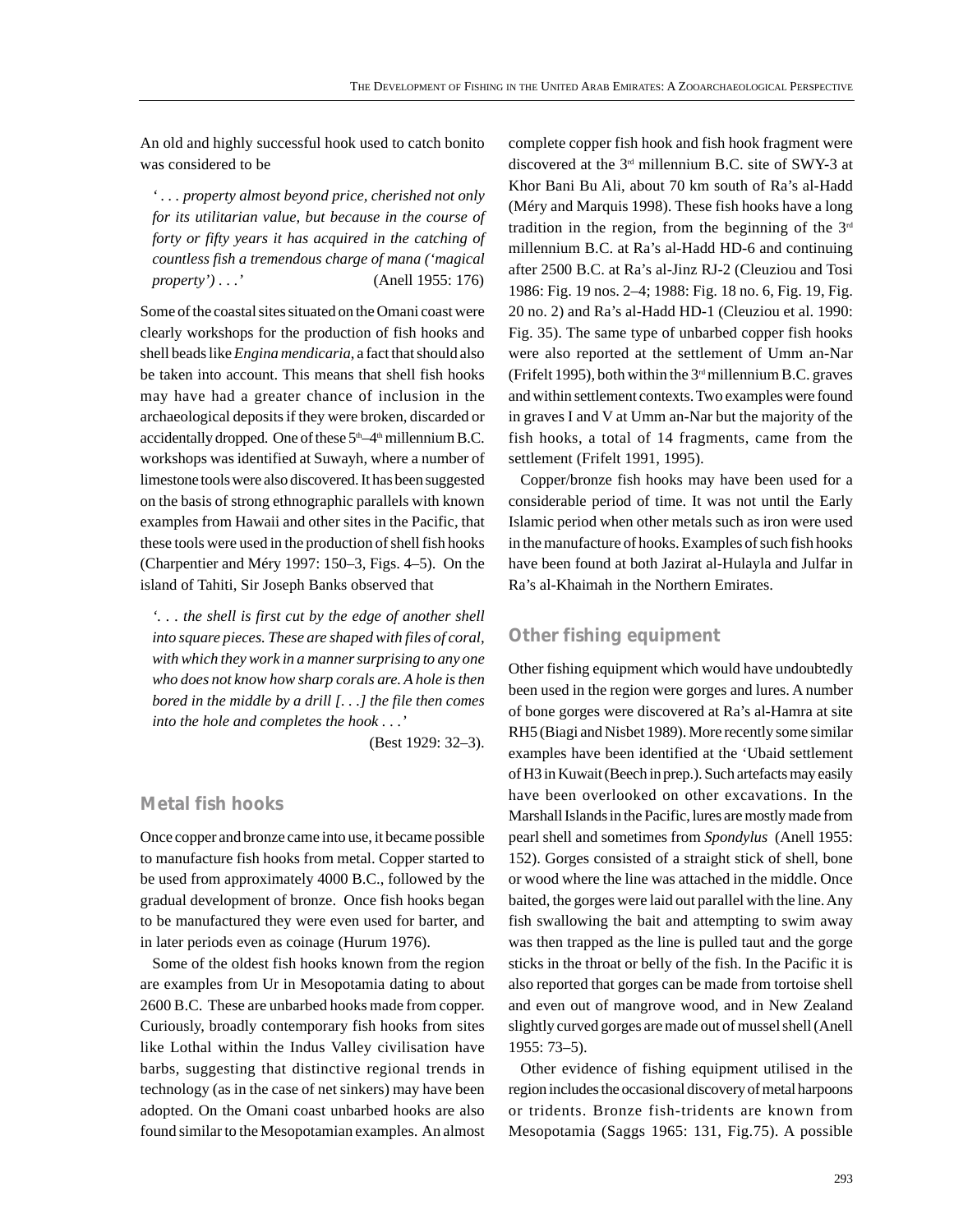<span id="page-10-0"></span>

*Fig. 1. Circular fish trap on the west coast of Dalma. Note the additional fish trap walls in the distance.*

fishing spear (Fig. 55) was also reported from the  $3<sup>rd</sup>$ millennium B.C. settlement of Umm an-Nar, reportedly discovered on the spoil heaps of one of the trenches! (Frifelt 1995: 71). Harpoons or tridents may have been used to catch rays and sharks, and in the Torres Straits in Australia such equipment is used to catch dugongs (Anell 1955: 66). Dugong bones were also recorded at the Umm an-Nar settlement. Harpoons are also used by the Kiwai Papuans to hunt marine turtle, and by Mimika natives in southeast Asia to catch sawfish (Anell 1955: 67). Again, both these taxa were represented in the bone assemblage at Umm an-Nar.

# **Ancient fish traps**

Traps certainly appear to have been particularly favoured along the shallower waters of the western and southern Gulf. As stated earlier, there is comparatively little archaeological evidence for the use of traps largely because the majority may have been made of organic materials which simply do not survive. The recent identification of a whole series of stone wall fish traps on offshore islands

in the Western Region of Abu Dhabi is a remarkable discovery. Unfortunately, it is very difficult to precisely date these structures. As they are situated in the present intertidal zone, it seems likely that they belong to the Islamic period and since 1000 A.D., when sea levels attained similar levels to the present day. Such traps may, of course, have been utilised further back in antiquity. The coastal geology of western Abu Dhabi, large flat sandy beaches with high salinity and evaporation, often means that the shallow water bottoms develop into a kind of hardened crust of sand, mollusc and coral fragments, making the construction of such traps quite simple. This local 'beach-rock' could be collected and used to build the walls of these traps.

A number of fish traps were observed by the author (together with Ernie Haerinck and Liz Shepherd Popescu) in 1996 on the west coast of Dalma Island in the Western Region of Abu Dhabi (figs. 1–2). Unfortunately, these appeared to be deteriorating in 1998 when the author returned to Dalma; this is a great pity as it would be worthwhile preserving some of the larger well preserved elaborate traps as heritage sites (Hellyer and Beech 2001). A number of the other offshore islands in western Abu Dhabi still have such traps, e.g. Ghagha' and the Yasats.

These stone traps fall into a number of types. Some of them are semicircular walls enclosing small bays (e.g. on the northwest coast of Ghagha'). A gap in the wall was blocked as the tide receded trapping all the fish in the shallow water on the landward side of the wall. Sometimes the walls extend outwards from the coastline like giant pincers to channel fish into restricted shallower waters (e.g. on the west coast of Dalma). Other traps consist of a stone wall running perpendicular to the shoreline, the seaward end terminating in a circular or oval shaped enclosure (e.g. off the small islands just west of Abu Dhabi Island).



*Fig. 2. Fish trap on the west coast of Dalma.*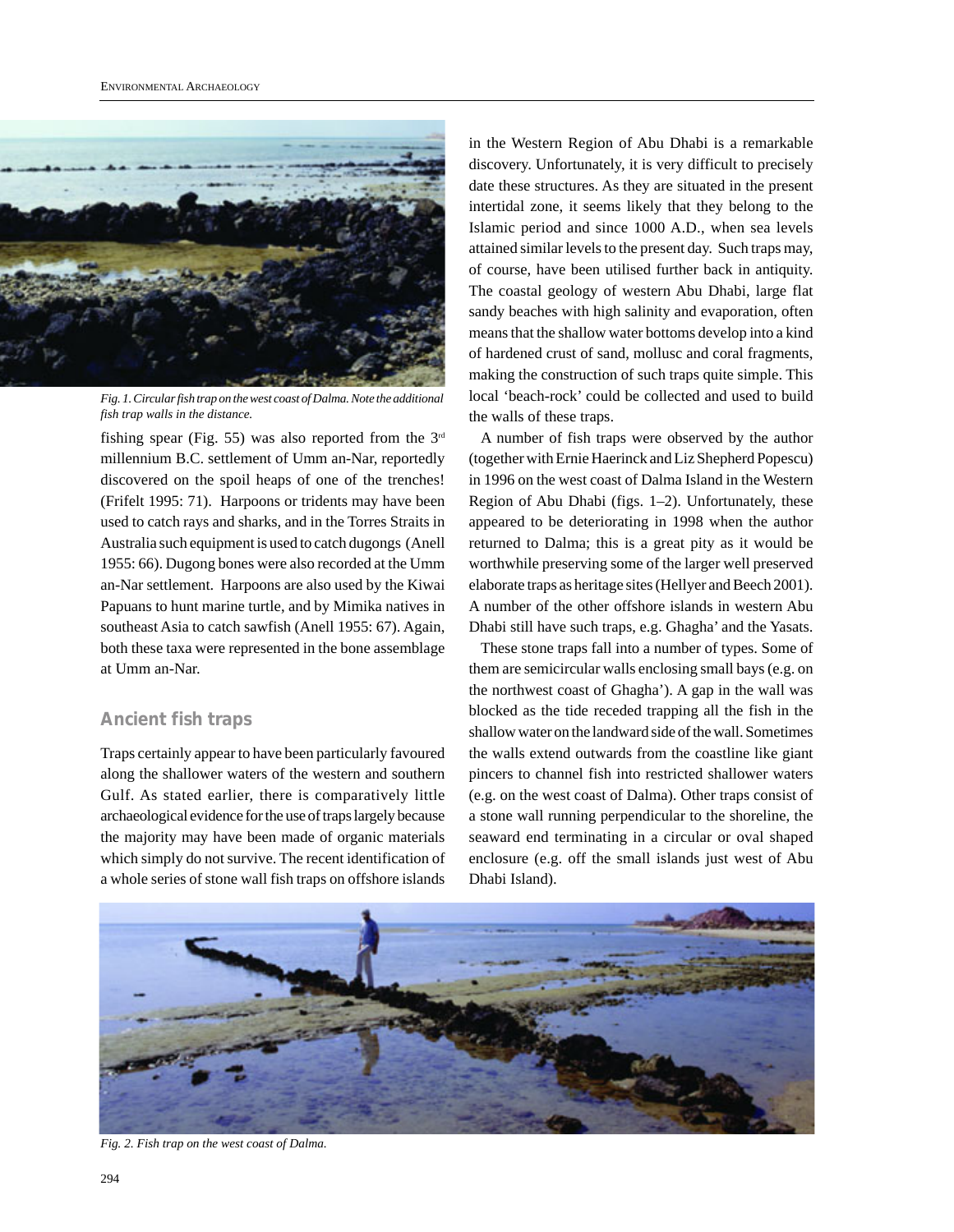

*Fig. 3. Location of archaeological sites with fish bone assemblages.*

### **Archaeological fish bone assemblages**

Although we can infer the types of fish which may have been caught using fish hooks or traps, the best means we have for establishing which kinds of fish were caught in the past is from the direct evidence of their bones. Excavations of middens from the coastal settlements provide us with an opportunity to examine which fish were caught and consumed by the inhabitants.

Fish bone assemblages from 23 archaeological sites in the United Arab Emirates were examined by the author during the course of this study (table 1). Some comparable information was also available from seven other previously published sites: Umm an-Nar (Hoch 1979), ed-Dur (Van Neer and Gautier 1993), Umm al-Qaiwain (site 69) (Uerpmann and Uerpmann 1996), Mleiha (Mashkour and Van Neer 1999), Tell Abraq (Potts 2000; Margarethe Uerpmann, pers. comm.), Julfar (Desse and Desse-Berset 2000) and Shimal (von den Driesch 1994). These sites are located along both the Arabian Gulf and eastern (Gulf of Oman) coast (fig. 3).

The following sections provide a general overview of the results of the analysis of the fish bone assemblages from these sites. Further details concerning the methodology of sampling, quantification and analysis are presented in Beech (2001).

# **Modelling the ancient fisheries**

Tables 2–4 present the overall quantification results of the analysis of the archaeological fish bone assemblages. The assemblages vary in size and richness which may be due to a number of factors.

Discussion of the stratigraphic origin and taphonomy of the various assemblages will not be discussed in any great detail here, as this has been dealt with elsewhere (*ibid*). In brief, an inherent problem in using the bone and body part distribution of fish to infer differences between archaeological sites is the question of bone survival. Many factors can affect this, and one of these can be the density and morphology of particular elements. However, other less controllable factors may also dramatically affect the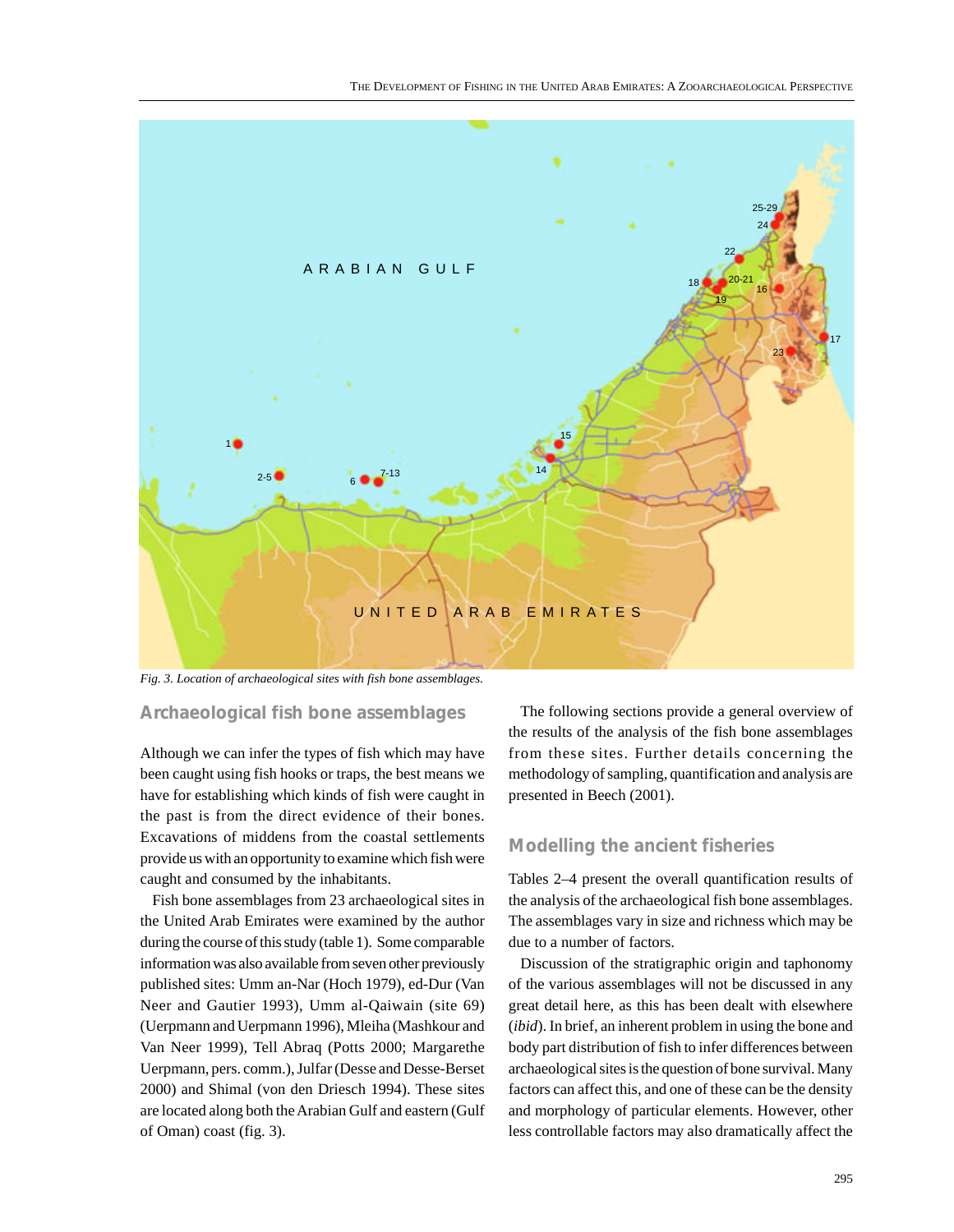| <b>Location</b>                  | <b>Site Code</b> | <b>Emirate</b>                | <b>Date</b>                                                                                                                  | <b>Type Of Site</b>  | <b>Rec Meth</b>  | <b>Map Code</b> | Ref.                                   |
|----------------------------------|------------------|-------------------------------|------------------------------------------------------------------------------------------------------------------------------|----------------------|------------------|-----------------|----------------------------------------|
| Dalma                            | DA11             | Abu Dhabi                     | 'Ubaid<br>(early 5 <sup>th</sup> mill B.C.)                                                                                  | Settlement           | 4mm              | $\mathbf{1}$    | Beech 2001                             |
| Sir Bani Yas                     | SBY <sub>2</sub> | Abu Dhabi                     | Pre-Islamic,<br>$6th-7th$ c. A.D.                                                                                            | Settlement           | 4mm              | $\overline{c}$  | Beech 2001                             |
| Sir Bani Yas                     | SBY4             | Abu Dhabi                     | Pre-Islamic,<br>$6th-7th$ c. A.D.                                                                                            | Settlement           | 4mm              | 3               | Beech 2001                             |
| Sir Bani Yas                     | SBY7             | Abu Dhabi                     | Pre-Islamic,<br>$6th-7th$ c. A.D.                                                                                            | Settlement           | 4 <sub>mm</sub>  | $\overline{4}$  | Beech 2001                             |
| Sir Bani Yas                     | SBY9             | Abu Dhabi                     | Pre-Islamic,<br>$6th-7th$ c. A.D.                                                                                            | Settlement           | 4mm              | 5               | Beech 2001                             |
| Liffiyah                         | LF94             | Abu Dhabi                     | Late Islamic                                                                                                                 | Midden               | 4 <sub>mm</sub>  | 6               | Beech 2001                             |
| Marawah                          | MR1              | Abu Dhabi                     | 'Ubaid (6 <sup>th</sup> mill B.C.)                                                                                           | Settlement           | H                | 7               | Beech 2001                             |
| Marawah                          | MR6.1            | Abu Dhabi                     | Early Islamic                                                                                                                | Lime Kiln/<br>Midden | 4mm              | 8               | Beech 2001                             |
| Marawah                          | MR6.3            | Abu Dhabi                     | Early Islamic                                                                                                                | Burial cairn         | 4mm              | 9               | Beech 2001                             |
| Marawah                          | MR12.3           | Abu Dhabi                     | Pre-Islamic                                                                                                                  | Burial cairn         | 4 <sub>mm</sub>  | 10              | Beech 2001                             |
| Marawah                          | <b>MR14</b>      | Abu Dhabi                     | Late Islamic                                                                                                                 | Midden               | 4mm              | 11              | Beech 2001                             |
| Marawah                          | <b>MR15</b>      | Abu Dhabi                     | Late Islamic                                                                                                                 | Midden               | 4mm              | 12              | Beech 2001                             |
| Marawah                          | <b>MR16</b>      | Abu Dhabi                     | Late Islamic                                                                                                                 | Midden               | 4 <sub>mm</sub>  | 13              | Beech 2001                             |
| Umm al-Nar                       | <b>UAN</b>       | Abu Dhabi                     | 3rd mill. B.C.                                                                                                               | Settlement           | $H$ ?            | 14              | <b>Hoch 1979</b>                       |
| Balghelam                        | <b>BG12</b>      | Abu Dhabi                     | Iron Age                                                                                                                     | Midden               | 4mm              | 15              | Beech 2001                             |
| Mleiha                           | <b>MLE</b>       | Sharjah                       | 3rd-4th c. A.D.                                                                                                              | Settlement           | $\ddot{?}$       | 16              | Mashkour and<br>Van Neer 1999          |
| Kalba                            | <b>KAL</b>       | Sharjah                       | Umm an-Nar<br>(KAL1)<br>Wadi Suq (KAL2)<br>Late Bronze age<br>(KAL3)<br>Iron I (KAL4)<br>Iron II A / Iron II B<br>$(KAL5-7)$ | Settlement           | ?4mm             | 17              | Beech 2001                             |
| Umm<br>al-Qaiwain<br>(site 69)   | <b>UAO69</b>     | Umm<br>al-Qaiwain             | 5 <sup>th</sup> mill. B.C.                                                                                                   | Midden               | ?1mm             | 18              | Uerpmann and<br>Uerpmann 1996          |
| U <sub>mm</sub><br>al-Qaiwain    | <b>UAQ92-3</b>   | Umm<br>al-Qaiwain             | 'Ubaid<br>$(6th-5th$ mill B.C.)                                                                                              | Cemetery/<br>Midden  | 2mm              | 19              | Beech 2001                             |
| Ed-Dur                           | <b>ED</b>        | Umm<br>al-Qaiwain             | $0 - 200$ A.D.                                                                                                               | Settlement           | $\ddot{?}$       | 20              | Van Neer and<br>Gautier 1993           |
| $\operatorname{Ed-Dur}$<br>North | <b>EDN</b>       | U <sub>mm</sub><br>al-Qaiwain | Early Iron Age                                                                                                               | ?Settlement          | 4mm              | $21\,$          | Beech 2001                             |
| Tell Abraq                       | <b>TAB</b>       | Umm<br>al-Qaiwain             | $3rd$ mill. B.C.<br>- Iron Age                                                                                               | Settlement           | $\boldsymbol{?}$ | 22              | Potts 2000:<br>Uerpmann,<br>pers.comm. |
| Rafaq                            | RFQ <sub>2</sub> | Ra's<br>al-Khaimah            | Early-Late Iron Age                                                                                                          | Settlement           | 4 <sub>mm</sub>  | 23              | Beech 2001                             |
| Julfar<br>(French)               | JU-F             | Ra's<br>al-Khaimah            | Islamic-Late-Islamic                                                                                                         | Settlement           | $\boldsymbol{?}$ | 24              | Desse and<br>Desse-Berset 2000         |
| Julfar<br>(Japanese)             | $JU-J$           | Ra's<br>al-Khaimah            | Islamic-Late-Islamic                                                                                                         | Settlement           | 4mm              | 24              | Beech 1998                             |
| Kush                             | KU               | Ra's<br>al-Khaimah            | Sasanian (KU1)<br>Early Islamic (KU2)<br>Abbasid (KU3)                                                                       | Settlement           | 4 <sub>mm</sub>  | 25              | Beech 2001                             |
| Shimal                           | UNAR2            | Ra's<br>al-Khaimah            | $3rd$ mill. B.C.                                                                                                             | Tomb                 | 4 <sub>mm</sub>  | 26              | Beech 2001                             |
| Shimal                           | SH602            | Ra's<br>al-Khaimah            | $2nd$ mill. B.C.                                                                                                             | Tomb                 | H                | 27              | Beech 2001                             |
| Shimal                           | <b>SH</b>        | Ra's<br>al-Khaimah            | 3rd mill. B.C.<br>$-$ Iron Age                                                                                               | Settlement           | H                | 28              | Von den Driesch<br>1994                |
| Jazirat<br>al-Hulaylah           | JHU              | Ra's<br>al-Khaimah            | Islamic                                                                                                                      | Settlement           | 4mm              | 29              | Beech 1998                             |

# **Table 1. List of archaeological sites with fish bone assemblages. H = hand collected.**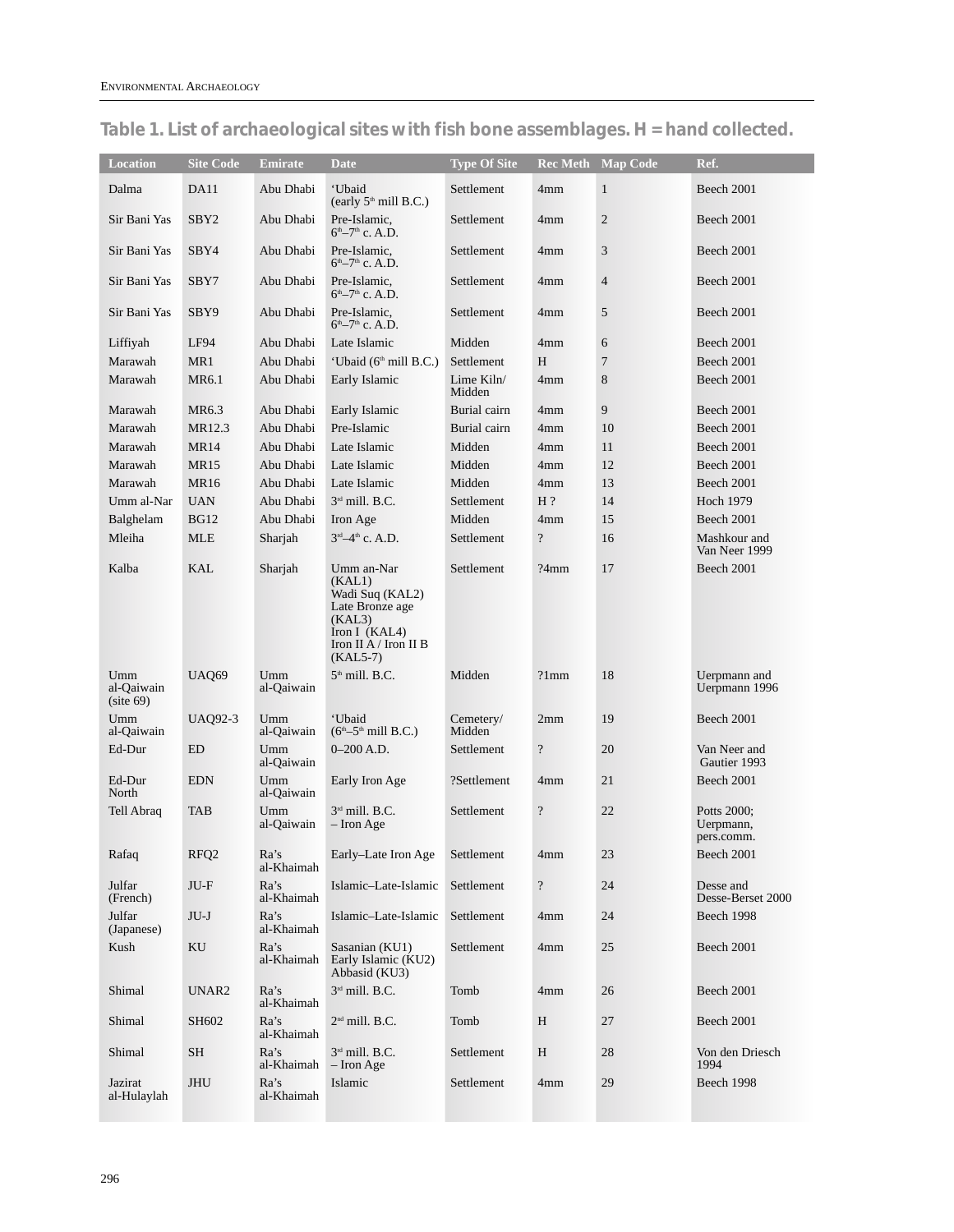|                                                               | <b>SITE CODE</b>                  | DA<br>$11(*)$  | <b>SBY</b><br>$\overline{2}$ | <b>SBY</b><br>$\overline{\mathbf{4}}$ | <b>SBY</b><br>7 | <b>SBY</b><br>9 | LF<br>94         | <b>MR</b><br>$\mathbf{1}$ | <b>MR</b><br>6.1 | <b>MR</b><br>6.3 | <b>MR</b><br>12.3 | <b>MR</b><br>14 | <b>MR</b><br>15 | <b>MR</b><br>16 | <b>UAN</b> | <b>BG</b><br><b>12</b> |
|---------------------------------------------------------------|-----------------------------------|----------------|------------------------------|---------------------------------------|-----------------|-----------------|------------------|---------------------------|------------------|------------------|-------------------|-----------------|-----------------|-----------------|------------|------------------------|
| <b>SPECIES</b>                                                | <b>MAP CODE</b><br>Common Name    | ī.             | $\overline{2}$               | 3                                     | 4               | $\overline{5}$  | 6                | $\overline{7}$            | 8                | 9                | 10                | $\overline{11}$ | 12              | 13              | 14         | 15                     |
| Alopiidae indet.                                              | Pelagic thresher                  | 5              |                              |                                       |                 |                 |                  |                           |                  |                  |                   |                 |                 |                 |            |                        |
| Carcharhinidae<br>Carcharhinus spp                            | Requiem shark                     | 277            |                              |                                       |                 | 130             |                  |                           |                  |                  |                   | $\overline{2}$  | 10              | 25              |            |                        |
| Sphyrnidae<br>Sphyrna spp.                                    | Hammerhead<br>shark               | 44             |                              |                                       |                 |                 |                  |                           |                  |                  |                   |                 |                 |                 |            |                        |
| Pristidae indet.                                              | Sawfish                           | 22             |                              |                                       |                 | $\mathbf{1}$    |                  | $\overline{2}$            |                  |                  |                   |                 |                 | 12              | ${\bf P}$  | 113                    |
| Dasyatidae indet.                                             | Stingray                          |                |                              |                                       |                 | $\mathbf{1}$    |                  |                           | 38               |                  |                   | $\mathbf{1}$    | $\sqrt{2}$      |                 | ${\bf P}$  |                        |
| Myliobatidae indet.                                           | Eagleray                          | 18             |                              |                                       |                 |                 |                  |                           |                  |                  |                   | $\overline{2}$  |                 | $\mathbf{1}$    |            |                        |
| Chondrichthyes<br>indet.                                      | Shark/Ray/Skate                   | 629            |                              |                                       |                 | 1119            |                  |                           | $\overline{c}$   |                  |                   | $\overline{2}$  |                 | $\mathbf{1}$    | ${\bf P}$  | 763                    |
| Ariidae Arius spp.                                            | Sea catfish                       | 3              | $\mathbf{1}$                 |                                       |                 | 9               |                  |                           |                  |                  |                   |                 |                 | $\mathbf{1}$    |            |                        |
| Belonidae indet.                                              | Needlefish                        | 844            | $\overline{2}$               |                                       |                 | 16              |                  |                           | $\tau$           | 20               | 9                 | 230             | 135             | 344             |            |                        |
| Platycephalidae<br>indet.                                     | Flathead                          |                |                              | 1                                     |                 |                 |                  |                           |                  | $\mathbf{1}$     | 5                 |                 |                 |                 |            |                        |
| <b>Serranidae</b><br>Epinephelus spp.                         | Grouper                           | 208            |                              |                                       |                 | $\overline{7}$  |                  |                           |                  |                  |                   |                 |                 | 8               |            | $\mathbf{1}$           |
| Serranidae indet.                                             | Grouper                           | 477            | $\overline{2}$               | 3                                     | 29              | 45              |                  |                           |                  |                  | $\mathbf{1}$      | 11              | 9               | 13              |            |                        |
| <b>Teraponidae</b><br>Terapon spp.                            | Terapon                           |                |                              |                                       |                 |                 |                  |                           |                  |                  |                   |                 |                 | $\mathbf{1}$    |            |                        |
| Rachycentridae<br>Rachycentron<br>canadum<br>(Linnaeus, 1758) | Cobia                             |                |                              |                                       |                 |                 |                  |                           | $\mathbf{1}$     |                  |                   |                 |                 |                 |            |                        |
| Carangidae<br>Carangoides spp.                                | Jack                              | 8              |                              |                                       |                 |                 |                  |                           | $\overline{4}$   | $\mathbf{1}$     |                   | $\mathbf{1}$    |                 |                 |            | 8                      |
| Gnathanodon<br>speciosus<br>(Forsskål, 1775)                  | Golden trevally                   | 9              |                              |                                       |                 |                 |                  |                           | $\overline{2}$   | 6                |                   |                 |                 |                 |            |                        |
| Megalaspis<br>cordyla<br>(Linnaeus, 1758)                     | Torpedo scad                      | 3              |                              |                                       |                 |                 |                  |                           | $\overline{c}$   |                  |                   |                 |                 |                 |            |                        |
| Scomberoides spp.                                             | Queenfish                         | 6              |                              |                                       |                 | $\mathbf{1}$    |                  |                           | 3                | $\mathfrak{Z}$   |                   | $\overline{c}$  |                 | $\overline{4}$  |            |                        |
| Carangidae indet.                                             | Jack / Trevally                   | 74             |                              |                                       | $\overline{c}$  | 11              | $\mathbf{1}$     |                           | 14               | $\,8\,$          | $\mathbf{1}$      | 28              | 62              | 233             |            | 4                      |
| Gerreidae<br>Gerres spp.                                      | Mojarra                           |                |                              |                                       |                 |                 |                  |                           |                  |                  | $\mathbf{1}$      |                 |                 | 3               |            |                        |
| Lutjanidae indet.                                             | Snapper                           | $\mathbf{1}$   |                              |                                       |                 |                 |                  |                           |                  |                  |                   |                 |                 |                 |            |                        |
| Haemulidae indet.                                             | Grunt                             | $\mathbf{1}$   |                              |                                       |                 |                 |                  |                           | $\overline{c}$   |                  |                   |                 |                 |                 |            |                        |
| Lethrinidae<br>Lethrinus lentjan<br>(Lacepède, 1802)          | Redspot emperor                   |                |                              |                                       |                 | 25              |                  |                           |                  |                  |                   |                 |                 |                 |            |                        |
| Lethrinus<br>nebulosus<br>(Forsskål, 1775)                    | Spangled emperor                  |                |                              | $\mathbf{1}$                          |                 |                 |                  |                           |                  |                  |                   |                 |                 |                 |            |                        |
| Lethrinus spp.                                                | Emperor                           | 128            | $\mathbf{1}$                 | $\overline{4}$                        | $\overline{c}$  | 63              |                  |                           | 85               | 31               | 43                | 10              | 5               | $\overline{7}$  |            | $\mathbf{1}$           |
| <b>Sparidae</b><br>Acanthopagrus spp.                         | Seabream                          | 35             |                              | $\mathbf{1}$                          |                 | 3               |                  |                           |                  |                  |                   |                 |                 |                 |            |                        |
| Argyrops spinifer<br>(Forsskål, 1775)                         | King soldierbream                 | 3              |                              |                                       |                 |                 |                  |                           |                  |                  |                   |                 |                 | $\overline{c}$  |            |                        |
| Rhabdosargus spp.                                             | Gold-striped/<br>Haffara seabream | 174            |                              |                                       | 5               | 64              | $\sqrt{2}$       |                           | 12               | $\overline{4}$   | 5                 | $\overline{4}$  | $\mathbf{1}$    | 3               |            | $\mathbf{1}$           |
| Sparidae indet.                                               | Seabream                          | 1389 4         |                              | 16                                    | 28              | 86              | $\boldsymbol{7}$ | $\mathbf{1}$              | 23               | $\overline{7}$   | 14                | $\mathbf{1}$    | $\mathbf{1}$    | 12              |            | 3                      |
| Scaridae indet.                                               | Parrotfish                        | 8              |                              |                                       |                 | $\overline{4}$  |                  |                           | 66               | $\mathfrak{S}$   | 9                 |                 |                 |                 |            |                        |
| Sphyraenidae<br>Sphyraena spp.                                | Barracuda                         | $\overline{c}$ |                              |                                       |                 | 3               |                  |                           |                  | 10               | $\mathbf{1}$      | $\overline{4}$  |                 | $\overline{c}$  |            |                        |
| Scombridae<br>Euthynnus affinis<br>(Cantor, 1849)             | Kawakawa                          | 15             |                              |                                       |                 |                 |                  |                           |                  |                  |                   |                 |                 | $\mathbf{1}$    |            |                        |
| Thunnus spp.                                                  | Tuna                              | 5              |                              |                                       |                 |                 |                  |                           |                  |                  |                   |                 |                 |                 |            |                        |
| Thunninae                                                     | Tuna                              | 195            |                              |                                       |                 |                 |                  |                           |                  |                  |                   |                 |                 |                 |            |                        |
| Scomberomorus<br>spp.                                         | Spanish mackerel                  | 3              |                              |                                       |                 |                 |                  |                           |                  |                  |                   | $\mathbf{1}$    |                 | 21              |            |                        |
| Scombridae indet.                                             | Tuna/Mackerel                     | 13             |                              | $\mathbf{1}$                          |                 | 11              |                  |                           | $\mathbf{1}$     | $\overline{4}$   |                   |                 | 12              | $\overline{c}$  |            |                        |
| Tetraodontidae<br>Arothron spp.                               | Puffer                            |                |                              |                                       |                 |                 |                  |                           |                  |                  |                   | $\overline{2}$  |                 | $\mathbf{1}$    |            | $\mathbf{1}$           |
| Unknown large fish                                            |                                   |                |                              |                                       |                 |                 |                  |                           |                  |                  |                   |                 |                 |                 | ${\bf P}$  |                        |
| <b>TOTAL</b>                                                  |                                   | 4599 10        |                              | 27                                    | 66              | 1599 10         |                  | 3                         | 262              | <b>100</b>       | 89                | 301             | 237             | 697             | $\ddot{.}$ | 895                    |

# **Table 2. Archaeological fish bone assemblages from Abu Dhabi Emirate**

For explanation of site codes see Table 1. Map codes relate to locations in Figure 3. Totals indicate number of bones identified to a particular family, genus or species. P = present.  $(*)$  = only the fish bones from the Dalma 1993-4 excavation season are included here.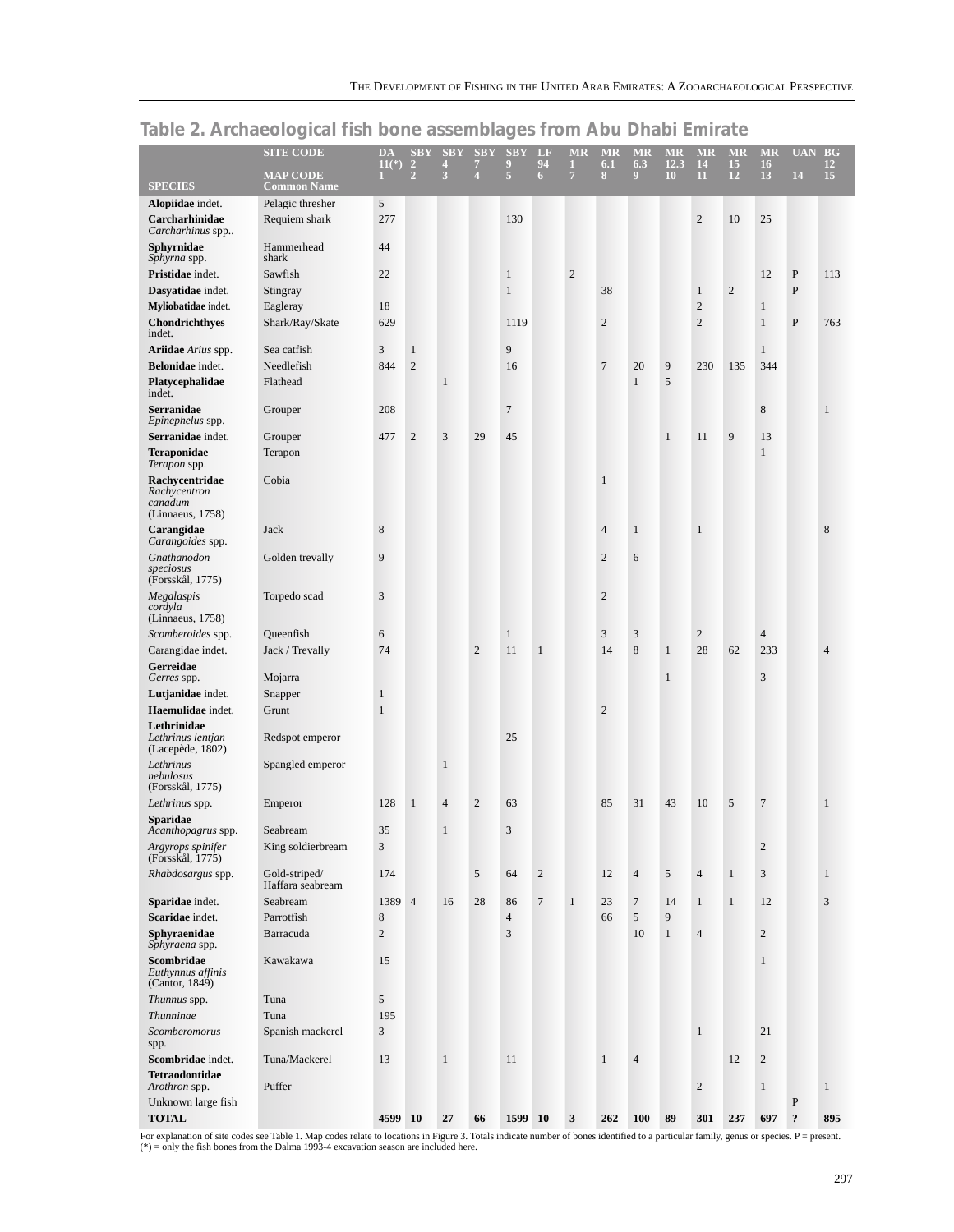|                                                      | <b>SITE CODE</b>                  | <b>MLE</b>     | <b>KAL</b>     | <b>KAL</b>           | <b>KAL</b>       | <b>KAL</b>              | <b>KAL</b>     | <b>UAO</b>                | <b>UAQ</b>     | ED                        | <b>EDN</b>              | <b>TAB</b>        |
|------------------------------------------------------|-----------------------------------|----------------|----------------|----------------------|------------------|-------------------------|----------------|---------------------------|----------------|---------------------------|-------------------------|-------------------|
|                                                      | <b>MAP CODE</b>                   | 16             | 17             | $\overline{2}$<br>17 | 3<br>17          | $\overline{4}$<br>17    | $5 - 7$<br>17  | 69<br>18                  | $92 - 3$<br>19 | 20                        | 21                      | 22                |
| <b>SPECIES</b>                                       | <b>Common Name</b>                |                |                |                      |                  |                         |                |                           |                |                           |                         |                   |
| Carcharhinidae indet.                                | Requiem shark                     | $\overline{c}$ |                |                      | $\mathbf{1}$     | $\mathfrak{Z}$          | $\sqrt{2}$     |                           |                | R                         |                         | $\mathbf{P}$      |
| Sphyrnidae indet.                                    | Hammerhead shark                  |                |                |                      |                  |                         |                |                           |                | <b>RR</b>                 |                         | P                 |
| Pristidae indet.                                     | Sawfish                           |                |                |                      | $\mathbf{1}$     |                         |                |                           |                | $\mathbb{R}$              | $\mathbf{2}$            | $\mathbf{P}$      |
| Dasyatidae indet.                                    | Stingray                          |                |                |                      |                  |                         |                |                           |                | $\mathbb{R}$              |                         | $\mathbf{P}$      |
| Chondrichthyes indet.                                | Shark / Ray / Skate               |                |                |                      |                  |                         |                |                           |                |                           | 6                       |                   |
| Clupeidae indet.                                     | Herring / Sardine                 |                |                |                      |                  |                         |                |                           | 6              | RR                        |                         |                   |
| <b>Chanidae</b><br>Chanos chanos<br>(Forsskål, 1775) | Milkfish                          |                |                |                      |                  |                         |                |                           |                | R                         |                         |                   |
| <b>Ariidae</b>                                       |                                   |                |                |                      |                  |                         |                |                           |                |                           |                         |                   |
| Arius spp.                                           | Sea catfish                       |                |                |                      |                  |                         |                |                           |                | $\mathbb{R}$              |                         | P                 |
| Belonidae indet.                                     | Needlefish                        |                |                |                      |                  |                         |                |                           |                | RR                        |                         |                   |
| Platycephalida, indet.                               | Flathead                          |                |                |                      |                  |                         |                |                           | $\mathbf{1}$   | <b>RR</b>                 |                         |                   |
| <b>Serranidae</b><br>Epinephelus spp.                | Grouper                           |                |                |                      | 3                |                         |                |                           |                | F                         | $\overline{\mathbf{c}}$ | FF                |
| Serranidae indet.                                    | Grouper                           |                |                |                      | $\mathbf{1}$     | 3                       | 6              |                           | $\mathbf{1}$   | ${\bf F}$                 | 3                       | FF                |
| Carangidae<br>Alectis spp.                           | Threadfish                        |                |                |                      |                  |                         |                |                           |                | <b>RR</b>                 |                         |                   |
| Carangoides spp.                                     | Jack                              | $\mathbf{1}$   |                | 3                    | $\overline{c}$   | $\mathfrak 3$           | 16             |                           | 3              | $\mathbf{F}$              | $\mathbf{1}$            |                   |
| Caranx spp.                                          | Trevally                          |                |                |                      |                  |                         |                |                           |                | <b>RR</b>                 |                         |                   |
| Elagatis bipinnulata<br>(Quoy & Gaimard, 1824)       | Rainbow runner                    |                | $\mathbf{1}$   |                      |                  |                         |                |                           |                |                           |                         |                   |
| Gnathanodon speciosus<br>(Forsskål, 1775)            | Golden trevally                   |                |                |                      |                  |                         | $\overline{c}$ |                           | 3              | $\boldsymbol{\mathrm{F}}$ | 5                       |                   |
| Megalaspis cordyla<br>(Linnaeus, 1758)               | Torpedo scad                      |                |                |                      |                  |                         |                |                           |                | <b>RR</b>                 |                         |                   |
| Scomberoides spp.                                    | Queenfish                         |                |                |                      |                  |                         |                |                           |                | $\mathbb{R}$              |                         |                   |
| Seriola spp.                                         | Amberjack                         |                |                |                      |                  |                         |                |                           |                | RR                        |                         |                   |
| Ulua mentalis<br>(Cuvier, 1833)                      | Longrakered jack                  |                |                |                      |                  |                         |                |                           |                | <b>RR</b>                 |                         |                   |
| Carangidae indet.                                    | Jack / Trevally                   | 6              | $\mathbf{1}$   | $\overline{4}$       | $\mathbf{1}$     | 17                      | 43             |                           | 6              | F                         | 16                      | FF                |
| Gerreidae                                            |                                   |                |                |                      |                  |                         |                |                           |                |                           |                         |                   |
| Gerres spp.                                          | Mojarra                           |                |                |                      |                  |                         |                |                           |                | <b>RR</b>                 |                         |                   |
| Lutjanidae indet.<br>Haemulidae indet.               | Snapper                           |                |                |                      |                  |                         |                |                           | 11             | RR                        |                         | P<br>$\mathbf{P}$ |
| Lethrinidae                                          | Grunt                             |                |                |                      |                  | $\mathbf{2}$            | $\overline{2}$ |                           | $\mathbf{1}$   | RR                        |                         |                   |
| Lethrinus lentjan<br>(Lacepède, 1802)                | Redspot emperor                   |                |                |                      |                  |                         |                |                           | 65             |                           |                         |                   |
| Lethrinus spp.                                       | Emperor                           |                |                |                      | 5                |                         | 5              | ${\rm F}$                 | 66             |                           | 9                       | P                 |
| <b>Sparidae</b><br>Acanthopagrus spp.                | Seabream                          |                |                |                      |                  |                         |                |                           |                | ${\mathbb R}$             |                         |                   |
| Argyrops spinifer<br>(Forsskål, 1775)                | King soldierbream                 |                | $\sqrt{2}$     | 5                    |                  | $\overline{\mathbf{c}}$ | $\overline{c}$ |                           |                | $\mathbb{R}$              |                         |                   |
| Rhabdosargus spp.                                    | Gold-striped/<br>Haffara seabream | 14             |                |                      |                  | $\sqrt{2}$              | 3              |                           | 168            | FF                        | 13                      |                   |
| Sparidae, indet.                                     | Seabream                          | 8              |                | $\mathbf{1}$         | $\boldsymbol{2}$ | $\,8\,$                 | 3              | $\boldsymbol{\mathrm{F}}$ | 835            | FF                        | 11                      | $\mathbf{P}$      |
| Mugilidae indet.                                     | Mullet                            | 6              |                |                      |                  |                         |                |                           |                | $\boldsymbol{\mathrm{F}}$ |                         | $\mathbf{P}$      |
| Scaridae indet.                                      | Parrotfish                        |                |                |                      |                  |                         |                |                           |                | RR                        | $\mathbf{1}$            |                   |
| Sphyraenidae<br>Sphyraena spp.                       | Barracuda                         |                |                |                      |                  |                         | $\mathbf{1}$   |                           | 33             | R                         | 3                       | FF                |
| Scombridae<br>Euthynnus affinis<br>(Cantor, 1849)    | Kawakawa                          | 180            |                |                      |                  | $\mathbf{1}$            | $\mathbf{1}$   |                           |                | FF                        |                         |                   |
| Thunnus spp.                                         | Tuna                              | 16             |                | $\mathbf{1}$         |                  |                         |                |                           |                | FF                        |                         |                   |
| Thunninae                                            | Tuna                              | 151            |                |                      |                  |                         |                |                           |                | FF                        |                         |                   |
| Scomberomorus spp.                                   | Spanish mackerel                  |                |                | $\mathbf{1}$         |                  | $\mathbf{1}$            | 3              |                           | $\mathbf{1}$   |                           |                         |                   |
| Scombridae, indet.                                   | Tuna/ Mackerel                    |                | $\mathfrak{Z}$ | 23                   | $\overline{4}$   | 21                      | 22             |                           | $\overline{7}$ | FF                        | 3                       | $\mathbf{P}$      |
| Ephippidae indet.                                    | <b>Batfish</b>                    |                |                |                      |                  |                         |                |                           |                | RR                        |                         | $\mathbf{P}$      |
| <b>Siganidae</b><br>Siganus spp.                     | Rabbitfish                        |                |                |                      |                  |                         |                |                           |                | $\mathbb{R}$              |                         | P                 |
| <b>Tetraodontidae</b><br>Arothron spp.               | Puffer                            |                |                |                      |                  |                         |                |                           |                | RR                        |                         |                   |
| $\bf TOTAL$                                          |                                   | 384            | $\overline{7}$ | 38                   | ${\bf 20}$       | 63                      | 111            | $\ddot{\cdot}$            | 1207           | $\ddot{\mathbf{?}}$       | $75\,$                  | $\ddot{\cdot}$    |

# <span id="page-14-0"></span>**Table 3. Archaeological fish bone assemblages from Sharjah and Umm al-Qaiwain Emirates**

For explanation of site codes see Table 1. Map codes relate to locations in Figure 3. Totals indicate number of bones identified to a particular family, genus or species. P = present;  $RR = very rare; R = rare; F = frequent; FF = very frequent.$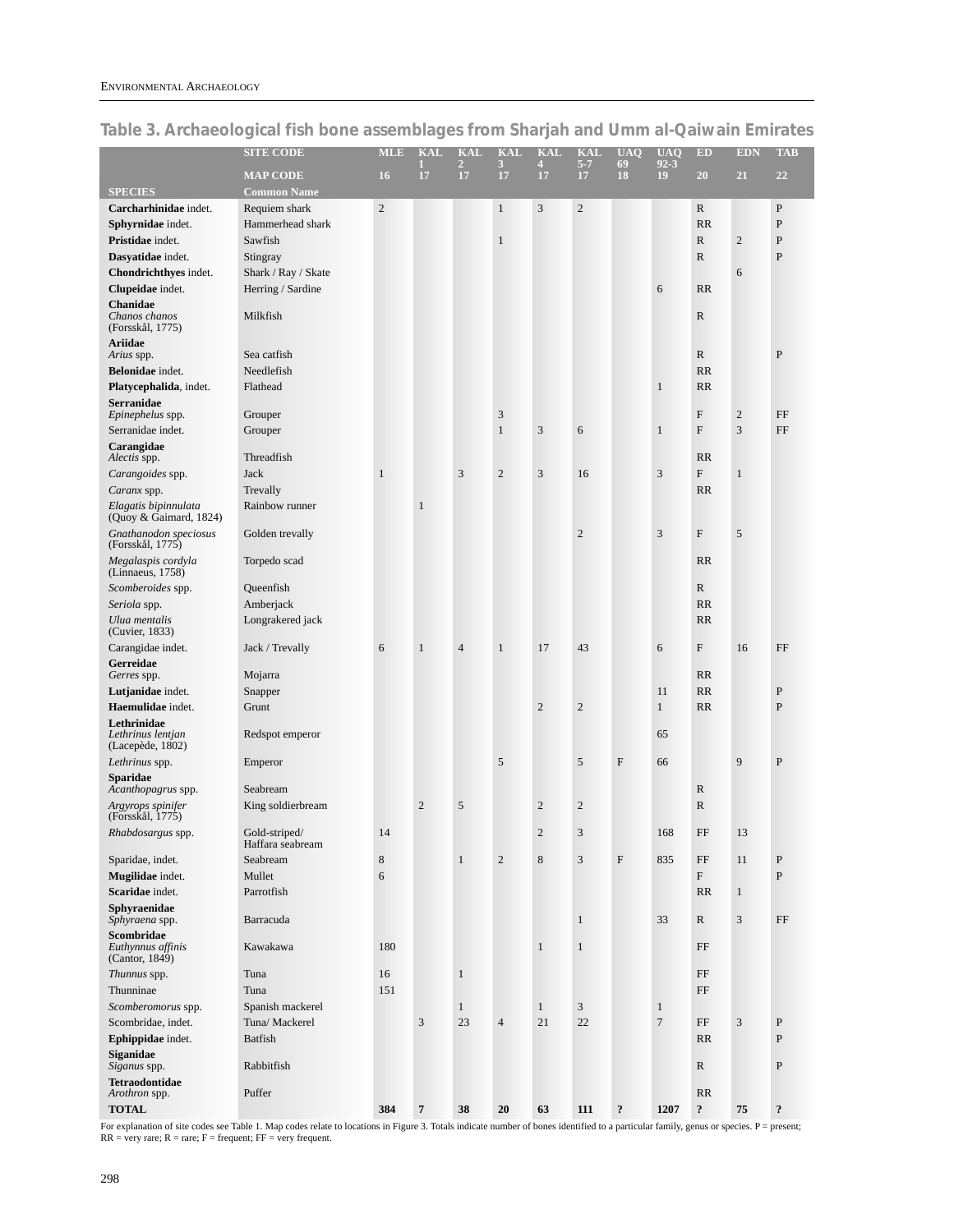|                                                             | <b>SITE CODE</b>                      | <b>RFO</b><br>$\overline{2}$ | JU<br>$\mathbf{J}$               | JU<br>$-\mathbf{F}$          | KU<br>1.             | KU<br>$\overline{2}$ | KU<br>3 <sup>1</sup>             | <b>UN</b><br>AR2 | <b>SH</b><br>602 | <b>SH</b>                      | <b>JAZH</b>                    |
|-------------------------------------------------------------|---------------------------------------|------------------------------|----------------------------------|------------------------------|----------------------|----------------------|----------------------------------|------------------|------------------|--------------------------------|--------------------------------|
| <b>SPECIES</b>                                              | <b>MAP CODE</b><br><b>Common Name</b> | 23                           | 24                               | 24                           | 25                   | 25                   | 25                               | 26 <sup>2</sup>  | 27               | 28                             | 29                             |
| Triakidae indet.                                            | Houndshark                            |                              |                                  |                              |                      |                      |                                  |                  |                  | $\overline{2}$                 |                                |
| Carcharhinidae indet.<br>Sphyrnidae indet.                  | Requiem shark<br>Hammerhead shark     | 14                           | $\mathbf{1}$                     | $\mathbf{1}$                 |                      | 8                    |                                  | $\mathbf{1}$     |                  | 13<br>13                       | 6                              |
| Pristidae indet.                                            | Sawfish                               | $\overline{2}$               |                                  |                              |                      |                      |                                  |                  |                  | $\overline{c}$                 |                                |
| Rhinobatidae indet.<br>Dasyatidae indet.                    | Guitarfish<br>Stingray                |                              |                                  |                              |                      |                      |                                  |                  |                  | 6<br>20                        |                                |
| Myliobatida, indet.                                         | Eagleray                              |                              |                                  |                              |                      |                      |                                  |                  |                  |                                | 14<br>10                       |
| Chondrichthyes indet.<br>Elopiida, indet.                   | Shark / Ray / Skate<br>Tenpounder     | 13                           | $\mathbf{1}$                     |                              |                      | $\sqrt{2}$           |                                  |                  | $\overline{2}$   | 10                             |                                |
| Clupeidae indet.<br>Chanidae                                | Herring / Sardine                     |                              | 73                               | 105                          |                      |                      |                                  |                  |                  |                                |                                |
| Chanos chanos<br>(Forsskål, 1775)                           | Milkfish                              |                              |                                  |                              |                      | $\mathbf{1}$         |                                  |                  |                  | $\overline{4}$                 |                                |
| <b>Ariidae</b> <i>Arius</i> spp.<br><b>Belonidae</b> indet. | Sea catfish<br>Needlefish             |                              |                                  | $\mathbf{1}$<br>$\mathbf{1}$ |                      |                      | $\overline{7}$<br>$\overline{7}$ |                  |                  | 161<br>7                       |                                |
| Platycephalidae indet.<br>Serranidae                        | Flathead                              |                              |                                  |                              |                      | $\mathbf{1}$         |                                  |                  |                  | 5                              | $\mathbf{1}$<br>$\overline{2}$ |
| Epinephelus spp.                                            | Grouper                               | $\overline{c}$               | $\mathfrak{2}$                   | 22                           |                      |                      |                                  |                  |                  |                                | 9                              |
| Serranidae, indet.<br><b>Teraponidae</b> Terapon spp.       | Grouper<br>Terapon                    | 5                            |                                  | 16                           |                      | $\overline{7}$       |                                  |                  |                  | 21<br>3                        |                                |
| Rachycentridae                                              |                                       |                              |                                  |                              |                      |                      |                                  |                  |                  |                                |                                |
| Rachycentron canadum<br>(Linnaeus, 1758)                    | Cobia                                 |                              |                                  |                              |                      |                      |                                  |                  |                  | $\overline{4}$                 |                                |
| <b>Echeneidae</b><br>Echeneis naucrates                     | Sharksucker                           |                              |                                  |                              |                      |                      |                                  |                  |                  | $\overline{4}$                 |                                |
| Linnaeus, 1758                                              |                                       |                              |                                  |                              |                      |                      |                                  |                  |                  |                                |                                |
| Carangidae<br>Alectis spp.                                  | Threadfish                            |                              |                                  |                              |                      |                      |                                  |                  |                  | $\mathbf{1}$                   |                                |
| Alepes spp.<br>Carangoides spp.                             | Scad<br>Jack                          |                              | 11                               | 22<br>15                     |                      | 47                   |                                  |                  |                  | 98                             | 20                             |
| Caranx spp.                                                 | Trevally                              |                              | $\mathbf{1}$                     |                              |                      |                      |                                  |                  |                  | $\mathbf{1}$                   |                                |
| Decapterus spp.<br>Elagatis bipinnulata                     | Scad<br>Rainbow runner                |                              |                                  |                              |                      | $\mathbf{1}$         |                                  |                  |                  | $\overline{c}$<br>$\mathbf{1}$ |                                |
| (Quoy and Gaimard, 1824)                                    |                                       |                              |                                  |                              |                      |                      |                                  |                  |                  |                                |                                |
| Gnathanodon speciosus<br>(Forsskål, 1775)                   | Golden trevally                       |                              |                                  | $\overline{c}$               |                      | 9                    |                                  |                  |                  | 17                             | $\mathbf{1}$                   |
| Megalaspis cordyla<br>(Linnaeus, 1758)                      | Torpedo scad                          |                              |                                  | 344                          |                      | $\overline{2}$       |                                  |                  |                  | $\overline{2}$                 |                                |
| Scomberoides spp.<br>Seriola spp.                           | Queenfish<br>Amberjack                |                              |                                  | 28                           |                      | 17                   |                                  |                  |                  | 143<br>5                       |                                |
| <i>Trachinotus</i> spp.                                     | Pompano                               |                              |                                  |                              |                      |                      |                                  |                  |                  | $\sqrt{2}$                     |                                |
| Trachurus indicus<br>(Nekrasov, 1966)                       | Arabian scad                          |                              |                                  |                              |                      |                      |                                  |                  |                  | $\overline{2}$                 |                                |
| Carangidae indet.<br>Gerreidae Gerres spp.                  | Jack / Trevally<br>Mojarra            | $\mathbf{1}$                 | 71<br>8                          | 122                          |                      | 83<br>$\mathbf{1}$   | 61                               |                  |                  | 496                            | 47                             |
| Lutjanidae indet.                                           | Snapper                               | $\overline{2}$               |                                  | 58                           |                      |                      |                                  |                  |                  | 6                              | $\mathbf{1}$                   |
| Haemulidae<br>Pomadasys spp.                                | Grunt                                 |                              | 14                               | 6                            |                      | $\mathbf{1}$         |                                  |                  |                  | $\mathbf{1}$                   |                                |
| Haemulida indet.                                            | Grunt                                 |                              |                                  | 5                            |                      | $\overline{2}$       |                                  |                  |                  |                                | $\mathbf{1}$                   |
| Nemipteridae indet.<br>Lethrinidae                          | Threadfin bream                       |                              | $\mathbf{1}$                     | 60                           |                      |                      |                                  |                  |                  |                                |                                |
| Lethrinus nebulosus                                         | Spangled emperor                      |                              |                                  |                              |                      |                      |                                  |                  |                  | $\mathfrak{Z}$                 |                                |
| (Forsskål, 1775)<br>Lethrinus spp.                          | Emperor                               | $\mathbf{1}$                 | $\overline{7}$                   | 216                          |                      | 60                   |                                  |                  |                  | 15                             | 47                             |
| <b>Sparidae</b><br>Acanthopagrus spp.                       | Seabream                              |                              |                                  | 28                           | 5                    |                      |                                  |                  |                  | 43                             | 30                             |
| Argyrops spinifer                                           | King soldierbream                     |                              | 5                                |                              | $\mathbf{1}$         |                      |                                  |                  |                  | 18                             |                                |
| (Forsskål, 1775)<br>Rhabdosargus spp.                       | Gold-striped /                        |                              |                                  |                              |                      |                      |                                  |                  |                  |                                |                                |
|                                                             | Haffara seabream<br>Seabream          | $\overline{2}$               | $\overline{4}$<br>$\overline{4}$ | 59<br>86                     | 57<br>$\overline{2}$ | 194                  |                                  |                  | $\mathbf{1}$     | 45<br>154                      | 107<br>104                     |
| Sparidae indet.<br><b>Mugilidae</b> indet.                  | Mullet                                |                              |                                  | 158                          |                      |                      |                                  |                  |                  | 193                            |                                |
| Scaridae indet.<br>Sphyraenidae                             | Parrotfish                            |                              |                                  | $\mathbf{1}$                 |                      |                      |                                  |                  |                  |                                | $\overline{2}$                 |
| Sphyraena spp.<br>Scombridae                                | Barracuda                             |                              | $\overline{7}$                   | $\overline{c}$               |                      |                      |                                  |                  |                  | 24                             | 22                             |
| Euthynnus affinis<br>(Cantor, 1849)                         | Kawakawa                              | $\overline{4}$               |                                  | 204                          |                      | 6                    |                                  |                  |                  | 42                             |                                |
| Thunnus spp.                                                | Tuna                                  | $\overline{c}$               | 79                               | 157                          |                      | 9                    |                                  | 3                |                  | 516                            | 257                            |
| <b>Thunninae</b><br>Scomberomorus spp.                      | Tuna<br>Spanish mackerel              | 85                           | 11                               | 67<br>77                     |                      | 13                   |                                  |                  |                  |                                |                                |
| Rastrelliger kanagurta                                      | Indian mackerel                       |                              |                                  |                              |                      |                      |                                  |                  |                  | 9                              |                                |
| (Cuvier, 1817)<br>Scombridae indet.                         | Tuna / Mackerel                       |                              | 111                              |                              |                      | 248                  |                                  |                  |                  |                                | 241                            |
| Istiophoridae, indet.<br>Drepanida: Drepane spp.            | Sailfish                              |                              |                                  | 5                            |                      |                      |                                  |                  |                  | $\overline{2}$                 |                                |
| <b>Ephippidae</b> <i>Platax</i> spp.                        | Sicklefish<br>Batfish                 |                              |                                  |                              |                      |                      |                                  |                  |                  | 13                             |                                |
| Siganidae Siganus spp.<br><b>Balistidae</b> indet.          | Rabbitfish<br>Triggerfish             |                              |                                  | 50                           |                      |                      | $\mathbf{1}$                     |                  |                  | 10                             |                                |
| <b>TOTAL</b>                                                |                                       | 133                          | 411                              | 1918                         | 65                   | 712                  | 76                               | 4                | $\mathbf{3}$     | 2140                           | 922                            |

# **Table 4. Archaeological fish bone assemblages from Ra's al-Khaimah Emirate**

For explanation of site codes see Table 1. Map codes relate to locations in Figure 3. Totals indicate number of bones identified to a particular family, genus or species.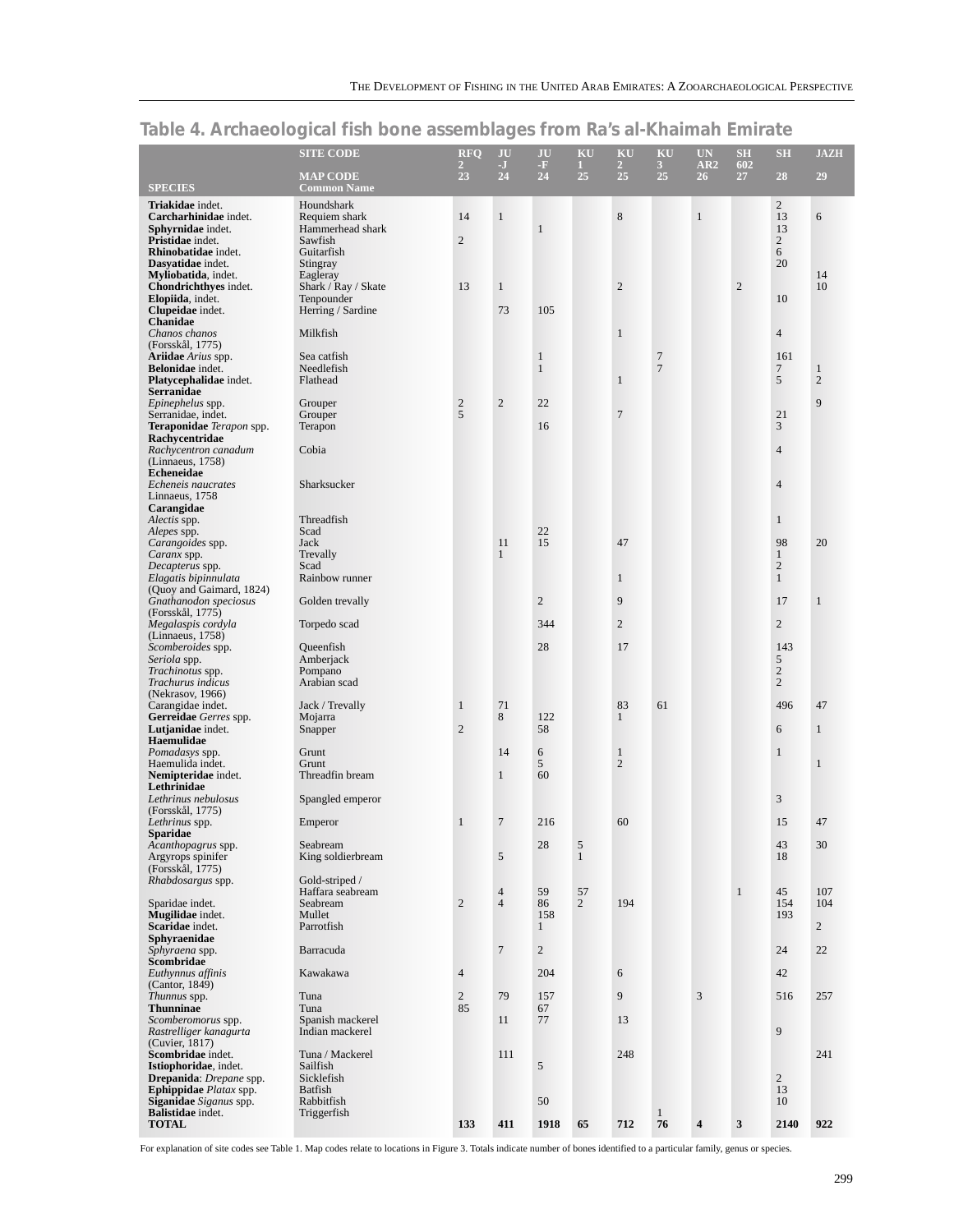<span id="page-16-0"></span>survival of fish bones, including destruction by carnivores and rodents (Jones 1983, 1986), scavenging (Walters 1984), burning and cooking (Richter 1986; Nicholson 1996), weathering (Bullock and Jones 1987), and trampling (Jones 1987). Subsequently, human factors, such as the impact of particular butchery or processing techniques, may also affect which fish and particular elements enter the archaeological record (Belcher 1991, 1994, 1998; Zohar and Cooke 1997).

One of the key problems which must be tackled before we can proceed with modelling of the ancient fisheries is the identification of the archaeological fish bones. An extensive osteological reference collection of fishes is required, as well as considerable expertise and familiarity with the skeletal anatomy of the large range of fishes present in the region. An integral part of the author's research has been the construction of a skeletal reference collection of modern Arabian Gulf fishes (Beech 2001). Some problems, however, still remain for the analyst. Certain fish families and species, as well as particular anatomical elements, are more readily identified than others. The morphology of certain taxa and elements also means that it is more likely that they survive and are subsequently encountered by the analyst. Such factors should be taken into consideration when making comparisons between different assemblages (*ibid*.).

# **Fishes represented**

Awide range of fish species are present at archaeological sites along the coast of the United Arab Emirates. In general, these are quite similar to the range of species which occur at the present day in the region.

At least four types of sharks have been so far identified. These include pelagic thresher sharks (Alopiidae), houndsharks (Triakidae), requiem sharks (Carcharhinidae) and hammerhead sharks (Sphyrnidae). Other cartilaginous fishes recorded to date include sawfish (Pristidae), guitarfish (Rhinobatidae), stingrays (Dasyatidae), and eaglerays (Myliobatidae).

Requiem sharks were found at 17 sites. These are also the most numerous type of shark caught and sold in the modern day fish markets in the region. Hammerhead sharks were found at Dalma, ed-Dur, Tell Abraq, Julfar and Shimal. The remains of pelagic thresher sharks have so far only been identified at the 'Ubaid 5<sup>th</sup> millennium B.C. settlement on Dalma Island (Beech 2000, 2001). Houndsharks have only been identified at the 3rd

millennium B.C. Iron Age settlement of Shimal (von den Driesch 1994). Sawfish were caught at 12 sites, but guitarfish at only one site, Shimal (*ibid*). Stingrays occurred at eight sites and eaglerays at only four sites.

Bony fishes are represented by tenpounders (Elopiidae), herring/sardine (Clupeidae), milkfish (Chanidae), sea catfish (Ariidae), needlefish (Belonidae), flatheads (Platycephalidae), groupers (Serranidae), terapons (Teraponidae), cobias (Rachycentridae), sharksuckers (Echeneidae), jacks and trevallies (Carangidae), mojarras (Gerreidae), snappers (Lutjanidae), grunts (Haemulidae), threadfin bream (Nemipteridae), emperors (Lethrinidae), seabream (Sparidae), mullet (Mugilidae), parrotfish (Scaridae), barracuda (Sphyraenidae), tuna and mackerel (Scombridae), sailfish (Istiophoridae), sicklefish (Drepanidae), batfish (Ephippidae), rabbitfish (Siganidae), triggerfish (Balistidae) and pufferfish (Tetraodontidae).

Tenpounders have only been identified at Shimal. Herring/sardines were only noted at four sites, where fine sieving had been carried out permitting the recovery of their small bones. Milkfish were only observed at three sites, ed-Dur, Kush and Shimal, all, perhaps significantly, located in the Northern Emirates. Sea catfish occurred at nine sites, needlefish at 14 sites, and flatheads at eight sites. Groupers appear to have been commonly caught, 19 of the 29 study sites having traces of their remains. Terapons were only observed in assemblages from three sites, Marawah MR16, from the French excavations at Julfar and from Shimal. Cobias were only caught at two sites, Marawah MR6.1 and Shimal. Sharksuckers occurred at only one site, Shimal. Jacks and trevallies were commonly caught, occurring at 22 of the 29 study sites. Mojarras were only present at five sites, snappers at eight sites, grunts at ten sites, and threadfin bream at only one site, Julfar. Emperors and seabream were commonly caught at, respectively, 22 and 27 out of the 29 study sites. Mullet occurred at only five sites and parrotfish at nine sites. Barracuda and tuna/mackerel were commonly caught at, respectively, 14 and 19 sites. Bones from sailfish have only been identified from one archaeological site, the Late Islamic levels at Julfar (Desse and Desse-Berset 2000). Sicklefish have only been observed at one site, Shimal. Batfish occurred only at three sites, ed-Dur, Tell Abraq and Shimal. Rabbitfish were caught at four sites, triggerfish at only one site (in the Abbasid levels at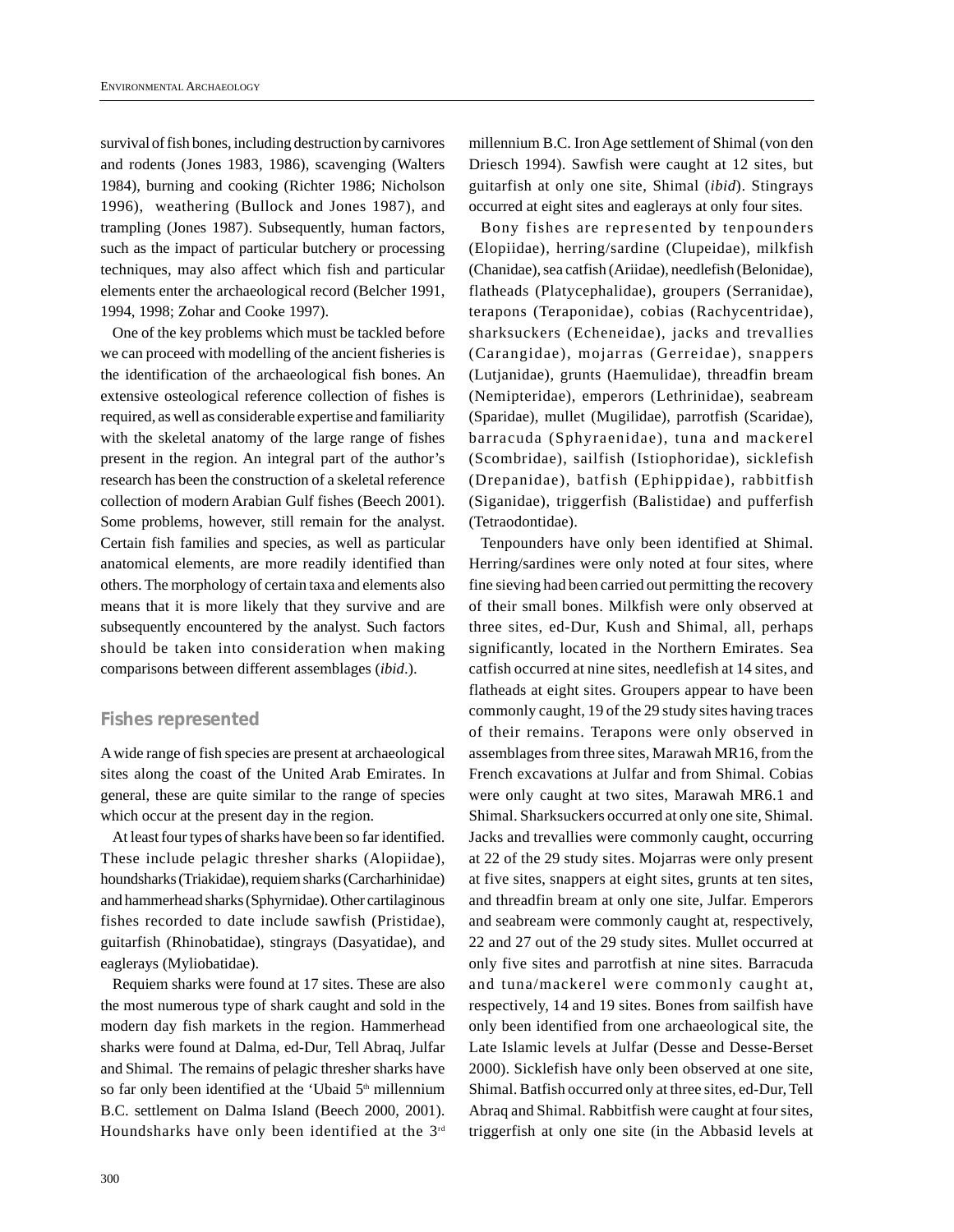# **Table 5. Association of major fish species with particular marine habitats in the Arabian Gulf.**

|                   |                                                                                                                                                                               |                               | SANDBEACH | <b>TIDAL CREEK</b> | <b>SUBTIDAL ROCK</b> | <b>SUBTIDAL SAND</b> | <b>SUBTIDAL MUD</b> | <b>GRASS BEDS</b> | <b>CORAL REEF</b> | <b>OPEN WATER</b> |
|-------------------|-------------------------------------------------------------------------------------------------------------------------------------------------------------------------------|-------------------------------|-----------|--------------------|----------------------|----------------------|---------------------|-------------------|-------------------|-------------------|
| <b>FAMILY</b>     | <b>SPECIES</b>                                                                                                                                                                | <b>COMMON NAME</b>            |           |                    |                      |                      |                     |                   |                   |                   |
| Carcharhinidae    | Carcharhinus melanopterus                                                                                                                                                     | Blacktip reef shark           |           |                    |                      |                      |                     |                   |                   |                   |
| Sphyrnidae        | Sphyrna spp.                                                                                                                                                                  | Hammerhead shark              |           |                    |                      |                      |                     |                   |                   |                   |
| Pristidae         | Anoxypristis cuspidata                                                                                                                                                        | Knifetooth sawfish            |           |                    |                      |                      |                     |                   |                   |                   |
| Rhinobatidae      | Rhynchobatus djiddensis                                                                                                                                                       | Giant guitarfish              |           |                    |                      |                      |                     |                   |                   |                   |
| Dasyatidae        | Dasyatis spp.                                                                                                                                                                 | Stingray                      |           |                    |                      |                      |                     |                   |                   |                   |
| Myliobatidae      | Aetobatis narinari                                                                                                                                                            | Spotted eagle ray             |           |                    |                      |                      |                     |                   |                   |                   |
| Clupeidae         | Nematalosa nasus                                                                                                                                                              | Bloch's gizzard shad          |           |                    |                      |                      |                     |                   |                   |                   |
| Clupeidae         | Sardinella sp.                                                                                                                                                                | Sardinella                    |           |                    |                      |                      |                     |                   |                   |                   |
| Engraulidae       | Stolephorus spp.                                                                                                                                                              | Anchovy                       |           |                    |                      |                      |                     |                   |                   |                   |
| Ariidae           | Arius thalassinus                                                                                                                                                             | Sea catfish                   |           |                    |                      |                      |                     |                   |                   |                   |
| <b>Belonidae</b>  | Belonidae spp.                                                                                                                                                                | Needlefish                    |           |                    |                      |                      |                     |                   |                   |                   |
| Platycephalidae   | Platycephalus indicus                                                                                                                                                         | <b>Bartail flathead</b>       |           |                    |                      |                      |                     |                   |                   |                   |
| Serranidae        | Cephalopholis hemistiktos                                                                                                                                                     | Yellowfin hind                |           |                    |                      |                      |                     |                   |                   |                   |
| Serranidae        | Epinephelus coioides                                                                                                                                                          | Orangespotted grouper         |           |                    |                      |                      |                     |                   |                   |                   |
| Teraponidae       | Therapon jarbua                                                                                                                                                               | Jarbua terapon                |           |                    |                      |                      |                     |                   |                   |                   |
| Teraponidae       | Therapon puta                                                                                                                                                                 | Smallscaled terapon           |           |                    |                      |                      |                     |                   |                   |                   |
| Rachycentridae    | Rachycentron canadus                                                                                                                                                          | Cobia                         |           |                    |                      |                      |                     |                   |                   |                   |
| Echeneidae        | Echeneis naucrates                                                                                                                                                            | Sharksucker                   |           |                    |                      |                      |                     |                   |                   |                   |
| Coryphaenidae     | Coryphaena hippurus                                                                                                                                                           | Common dolphinfish            |           |                    |                      |                      |                     |                   |                   |                   |
| Carangidae        | Carangoides fulvoguttatus                                                                                                                                                     | Yellowspotted trevally        |           |                    |                      |                      |                     |                   |                   |                   |
| Carangidae        | Decapterus sp.                                                                                                                                                                | Scad                          |           |                    |                      |                      |                     |                   |                   |                   |
| Carangidae        | Gnathanodon speciosus                                                                                                                                                         | Golden trevally               |           |                    |                      |                      |                     |                   |                   |                   |
| Carangidae        | Scomberoides commersonnianus                                                                                                                                                  | Talang queenfish              |           |                    |                      |                      |                     |                   |                   |                   |
| Carangidae        | Seriola dumerili                                                                                                                                                              | Greater amberjack             |           |                    |                      |                      |                     |                   |                   |                   |
| Carangidae        | Trachinotus blochii                                                                                                                                                           | Snubnose pompano              |           |                    |                      |                      |                     |                   |                   |                   |
| Carangidae        | Ulua mentalis                                                                                                                                                                 | Longrakered trevally          |           |                    |                      |                      |                     |                   |                   |                   |
| Leiognathidae     | Leiognathus spp.                                                                                                                                                              | Ponyfish                      |           |                    |                      |                      |                     |                   |                   |                   |
| Gerreidae         | Gerres oyena                                                                                                                                                                  | Mojarra                       |           |                    |                      |                      |                     |                   |                   |                   |
| Lutjanidae        | Lutjanus fulviflamma                                                                                                                                                          | <b>Blackspot</b> snapper      |           |                    |                      |                      |                     |                   |                   |                   |
| Haemulidae        | Plectorhinchus pictus                                                                                                                                                         | Trout sweetlips               |           |                    |                      |                      |                     |                   |                   |                   |
| Haemulidae        | Pomadasys argenteus                                                                                                                                                           | Silver grunt                  |           |                    |                      |                      |                     |                   |                   |                   |
| Nemipteridae      | Nemipterus peronii                                                                                                                                                            | Notched threadfin bream       |           |                    |                      |                      |                     |                   |                   |                   |
| Nemipteridae      | Scolopsis ghanam                                                                                                                                                              | Arabian monocle bream         |           |                    |                      |                      |                     |                   |                   |                   |
| Lethrinidae       | Lethrinus lentjan                                                                                                                                                             | Pinkear emperor               |           |                    |                      |                      |                     |                   |                   |                   |
| Lethrinidae       | Lethrinus nebulosus                                                                                                                                                           | Spangled emperor              |           |                    |                      |                      |                     |                   |                   |                   |
| Sparidae          | Acanthopagrus bifasciatus                                                                                                                                                     | Twobar seabream               |           |                    |                      |                      |                     |                   |                   |                   |
| Sparidae          | Argyrops spinifer                                                                                                                                                             | King soldier bream            |           |                    |                      |                      |                     |                   |                   |                   |
| Sparidae          | Rhabdosargus spp.                                                                                                                                                             | Goldlined/Haffara seabream    |           |                    |                      |                      |                     |                   |                   |                   |
| Mugilidae         | Mugilidae, indet.                                                                                                                                                             | Mullet                        |           |                    |                      |                      |                     |                   |                   |                   |
| Scaridae          | Scaridae, indet.                                                                                                                                                              | Parrotfish                    |           |                    |                      |                      |                     |                   |                   |                   |
| Sphyraenidae      | Sphyraena jello                                                                                                                                                               | Pickhandle barracuda          |           |                    |                      |                      |                     |                   |                   |                   |
| Scombridae        | Euthynnus affinis                                                                                                                                                             | Kawakawa                      |           |                    |                      |                      |                     |                   |                   |                   |
| Scombridae        | Rastrelliger kanagurta                                                                                                                                                        | Indian mackerel               |           |                    |                      |                      |                     |                   |                   |                   |
| Scombridae        | Scomberomorus commersoni                                                                                                                                                      | Narrowbarred Spanish mackerel |           |                    |                      |                      |                     |                   |                   |                   |
| Scombridae        | Thunnus tonggol                                                                                                                                                               | Longtail tuna                 |           |                    |                      |                      |                     |                   |                   |                   |
| Istiophoridae     | Istiophorus platypterus                                                                                                                                                       | Indo-pacific sailfish         |           |                    |                      |                      |                     |                   |                   |                   |
| Ephippidae        | Platax spp.                                                                                                                                                                   | <b>Batfish</b>                |           |                    |                      |                      |                     |                   |                   |                   |
| Siganidae         | Siganus spp.                                                                                                                                                                  | Rabbitfish                    |           |                    |                      |                      |                     |                   |                   |                   |
| <b>Balistidae</b> | Balistidae, indet.                                                                                                                                                            | Triggerfish                   |           |                    |                      |                      |                     |                   |                   |                   |
| Tetraodontidae    | Arothron stellatus                                                                                                                                                            | Stellate puffer               |           |                    |                      |                      |                     |                   |                   |                   |
| Tetraodontidae    | Chelanodon patoca                                                                                                                                                             | Milkspotted puffer            |           |                    |                      |                      |                     |                   |                   |                   |
|                   | Based on data in Basson et al. 1977: 219-72. Taxonomy follows Carpenter et al. 1997. Shaded boxes indicate occurrence of that particular species within the habitat category. |                               |           |                    |                      |                      |                     |                   |                   |                   |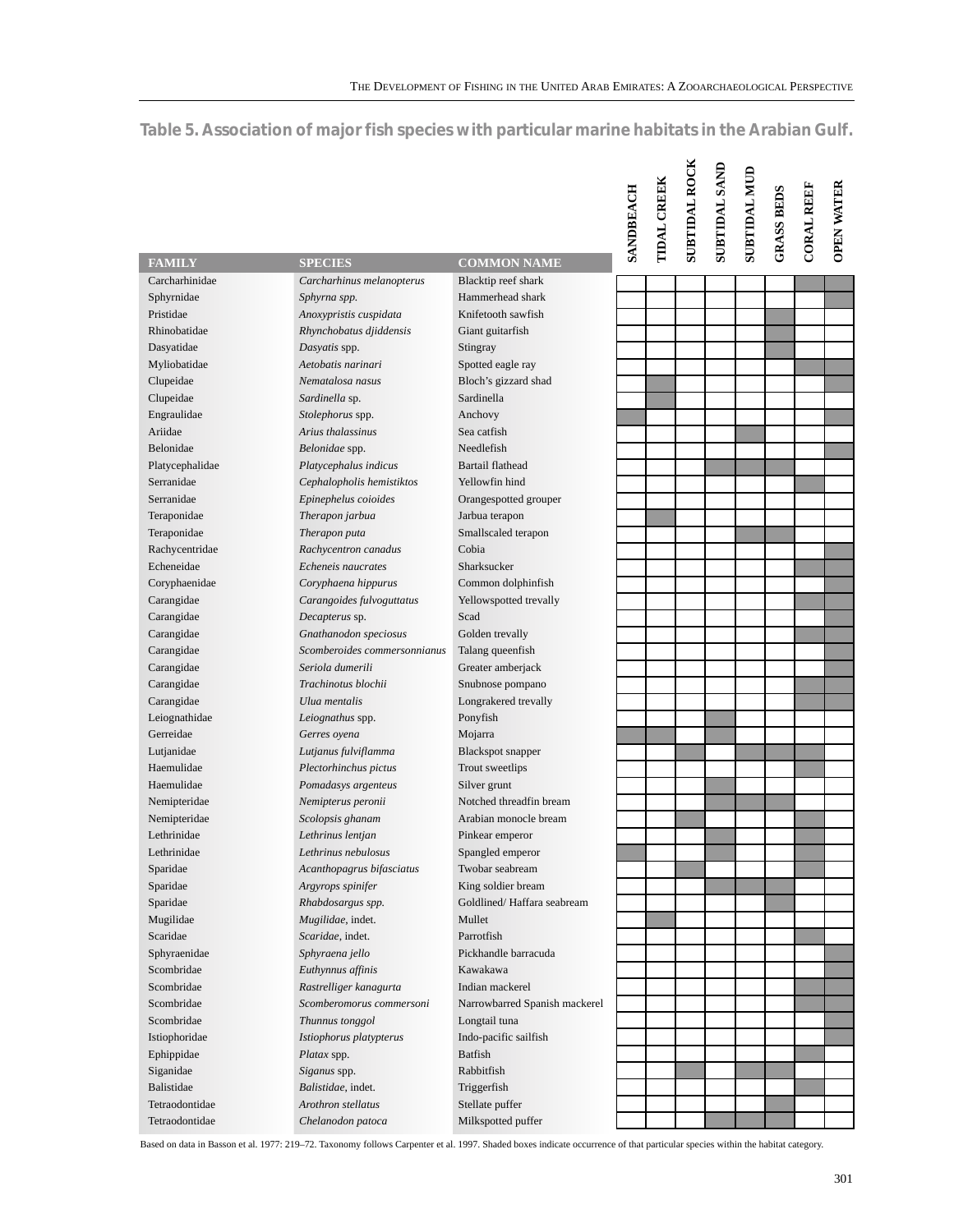Kush), and pufferfish at four sites.

The relative occurrence of fishes on all the archaeological sites studied can be better viewed in figure 4. This clearly shows the relative importance of fishing for requiem sharks, groupers, jacks/trevallies, emperors, seabream and tuna/mackerel, all of which occur in 60% or more of the 29 study sites. These particular fish families still form a major part of annual modern catches in U.A.E. waters (Beech 2001).

## **Discussion**

#### *Chronological Change*

There is comparatively little evidence of major changes in the selection of particular fish species though time (tables 1–4). This is probably because coastal communities in different periods were fishing in similar, if not the same, fishing grounds within the region. The variation which exists can largely be explained as a result of different recovery methods utilised on the excavations, sample size, preservational factors, different local/regional habitats exploited, or as the specialised exploitation of certain resources at particular locations and/or times of year.

During the earliest period, namely the  $5<sup>th</sup>-4<sup>th</sup>$  millennium B.C., fishing appears to have been carried out in both shallow inshore waters and lagoons (e.g. at the coastal midden UAQ69 and midden/cemetery UAQ92-3 in Umm al-Qaiwain), as well as occasionally on offshore reefs and deeper waters (e.g. at the coastal settlement on Dalma Island, DA11). In the Umm al-Qaiwain lagoon fishing may have largely concentrated on spawning aggregations of emperors (*Lethrinus* spp.) during the early summer months, whilst on Dalma Island fishing also encompassed the exploitation of offshore coral reefs for larger groupers as well as deeper waters for pelagic species like tuna (Beech 2000, 2001).

For the 3rd millennium B.C. we have some information from Umm an-Nar, Tell Abraq, Shimal and Kalba. At Umm an-Nar (UAN), although the fish fauna has not been published in detail, we know that sawfish, stingrays, some species of shark, and other large fish were caught (Hoch 1979). At Tell Abraq (TAB) a range of cartilaginous fishes were caught, including requiem sharks, hammerhead sharks, sawfish and stingrays. Bony fishes which were commonly caught included groupers, jacks/trevallies and barracuda (Margarethe Uerpmann, pers. comm.). At the multi-period site of Shimal in Ra's al-Khaimah Emirate,

a settlement has been excavated dating from the Umm an-Nar to Iron Age periods, ca. 2300–800 B.C. (Vogt and Franke-Vogt 1987). Atotal of 27 families, including more than 46 fish species, were identified despite all the bones being recovered by hand and no sieving being carried out (von den Driesch 1994). The assemblage was dominated by jacks/trevallies, followed by tuna/mackerel, seabream, mullet and sea catfish. Smaller quantities of barracuda, followed by groupers, stingray, emperors, spadefish, requiem shark, hammerhead shark, tenpounders, rabbitfish, needlefish, flatheads, guitarfish, snapper, milkfish, cobia, sharksucker, grunts, terapon, houndshark, sawfish and wrasse, were also present. Unfortunately, a complete breakdown of which particular species occurred in each of the four site phases was not given in this publication. Only the combined percentages for the major families were presented in the form of a histogram (von den Driesch 1994: 79, Diagramm 2); this suggested that during the Umm an-Nar period (phase 1, ca. 2300–2000 B.C.) the assemblage was dominated by jacks/trevallies and tuna/mackerel. During the subsequent Wadi Suq period (phase 2, 1900–1600 B.C.), there were far less jacks/trevallies and tuna/mackerel, seabream dominating these levels. During the following Late Bronze Age (phase 3, ca. 1600–1300 B.C.) and Iron Age periods (phase 4, 1200–800 B.C.) the relative amounts of seabream decreased again as jack/trevallies, followed by tuna/mackerel, re-emerged as the dominant families represented. It was suggested that this may represent an impoverishment of the settlement during the Wadi Suq period when fishing strategies concentrated on shallow inshore species such as seabream, rather than on deeper water pelagics. This theory should be viewed cautiously, however, as the fish remains from the site were recovered entirely by hand with no systematic sieving being carried out. Thus, comparisons between phases may simply reflect differential recovery and preservation in the deposits. Requiem shark and tuna were both noted in Umm an-Nar tomb 2 (UNAR) at Shimal. At Kalba (KAL1), jacks/trevallies, seabream and tuna/mackerel were all of some importance.

Unfortunately, we have comparatively little information for the Wadi Suq and Late Bronze Age periods. The small quantities of bones studied thus far from Kalba (KAL2- 3) suggest that sawfish, groupers, jacks/trevallies, emperors, seabream and tuna were all exploited. At the Shimal settlement a similar range of fish was of importance. In addition, a 2<sup>nd</sup> millennium B.C. tomb at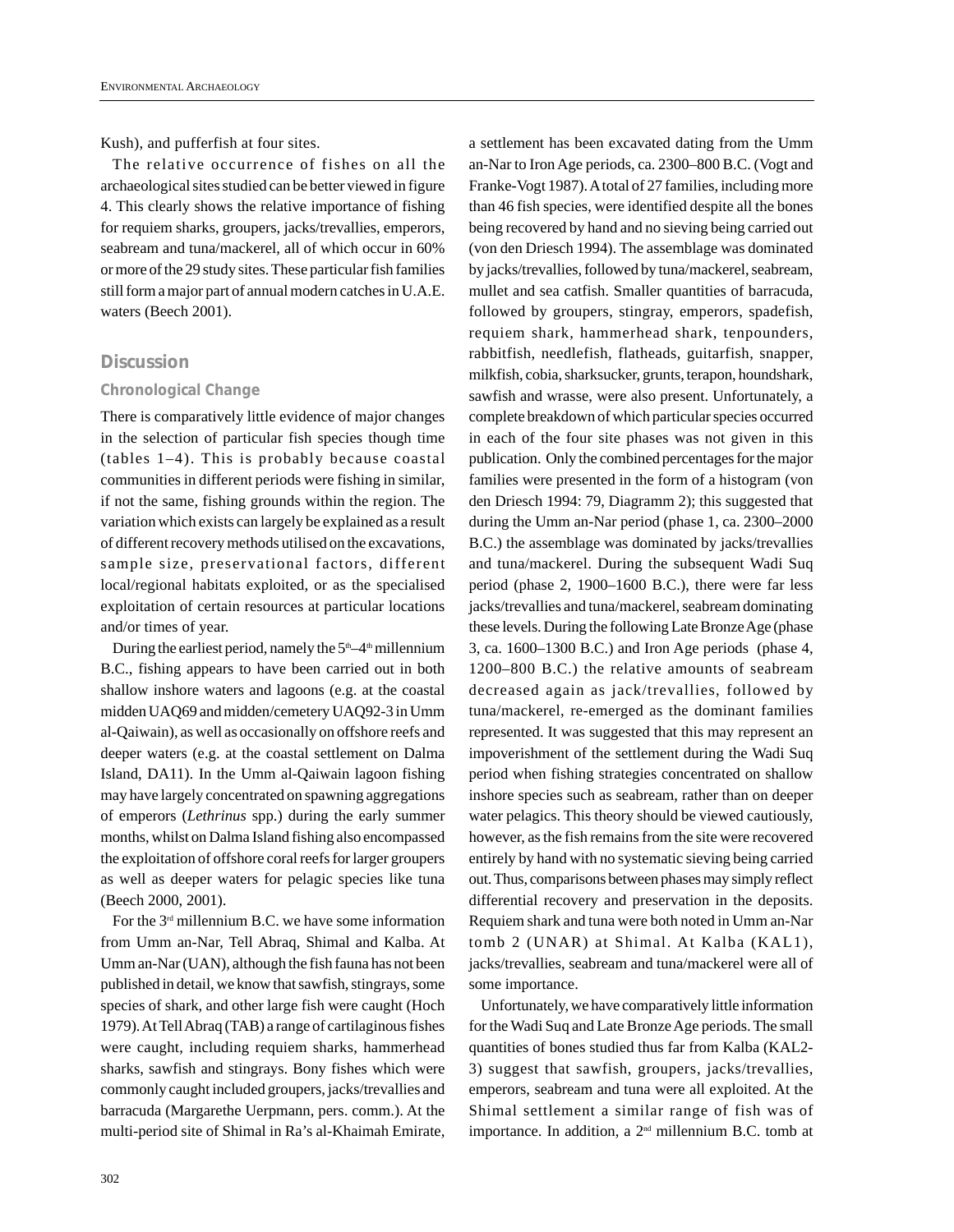Shimal (SH602) had the remains of an unidentified shark plus seabream within it. The future publication of the fish fauna from Tell Abraq will go some way towards filling this gap in our knowledge of fishing during this period (Margarethe Uerpmann, pers. comm.).

Iron Age fish bone assemblages have been studied from five sites. At Balghelam (BG12), a coastal midden, the fauna was completely dominated by the remains of some species of shark as well as the remains of sawfish. The site may well have been a locality used for the specialised exploitation of cartilaginous fishes. Such sites are well known during recent historical periods, when large quantities of sharks were processed on coastal sites, their fins being cut off for export principally to the Far East. At ed-Dur North (EDN), the presence of sawfish, groupers, jacks/trevallies, emperors, seabream, parrotfish, barracuda, and tuna/mackerel were all noted. At Shimal (SH) a wide range of fish was reported. At Kalba (KA4, KA5-7), requiem sharks, groupers, jacks/trevallies, grunts, emperors, seabream, barracuda, tuna and mackerel were all caught. About 25 km inland from the eastern Emirates coastline, to the west of Kalba in the Wadi al-Qawr, the settlement site of Rafaq 2 (RFQ2) had a fish bone assemblage dominated by the remains of tuna. Other fishes present that had been transported to the site included requiem shark, sawfish, grouper, jack/trevally, snapper, emperor and seabream (Beech et al. in prep.). This remarkable assemblage demonstrates what a wide variety of fish were already being traded to the interior of southeast Arabia from the coastal regions during the Iron Age.

During the Early pre-Islamic period we only have data from three sites, Marawah site 12.3, ed-Dur and Mleiha. At Marawah site 12.3 (MR12.3), a pre-Islamic burial cairn, fishing was mostly carried out in shallow inshore waters; emperors and seabream were regularly caught, as well as needlefish, flatheads, groupers, jacks/trevallies, mojarra, parrotfish and barracudas. At the site of ed-Dur, located in Umm al-Qaiwain Emirate, a vast  $1<sup>st</sup>-4<sup>th</sup>$  century A.D. settlement located east of the Umm al-Qaiwain Lagoon appears to have functioned as an important trading harbour as well as a focus for settlement and religious activities. Here, it was noted that seabream and tuna/mackerel were 'very frequent'(Van Neer and Gautier 1993). Groupers, jack/trevallies and mullets were all described as being 'frequent'. Requiem sharks, sawfish, stingrays, milkfish, sea catfish, barracuda and rabbitfish were all described as being 'rare'. Hammerhead sharks, herrings/sardines/shads, needlefish, flatheads, snappers, mojarras, grunts, parrotfish, spadefish and puffers were all described as being 'very rare'. Asingle pharyngeal bone from a freshwater cyprinid, *Barbus*, was also noted which is most likely a foreign import, as cyprinids of this genus do not occur on the Arabian Peninsula (Van Neer and Gautier 1993: 113). At the inland site of Mleiha, located in Sharjah Emirate, the remains of a  $3<sup>rd</sup>-4<sup>th</sup>$  century A.D. fort with associated buildings have been excavated. Fish bones were reported from both the fort (area CW) as well as from adjacent houses (area DA). The assemblage was dominated by the remains of tuna, in particular kawakawa/little eastern tuna (*Euthynnus affinis*), with smaller amounts of longtail tuna (*Thunnus* spp.). Other fish represented in small quantities included goldstriped/haffara seabream, jacks/trevallies, mullets and requiem shark (Mashkour and Van Neer 1999). Mleiha is located at least ca. 50 km from the East Coast and 80 km from the west coasts of the U.A.E. All these fish remains must, therefore, represent deliberate imports to the site.

During the occupation of the Late pre-Islamic Nestorian monastic community on Sir Bani Yas Island (sites SBY2, SBY4, SBY7 and SBY9), the occupants appear to have been particularly keen on the consumption of small cartilaginous fishes, many of which belong to requiem sharks. Other fishing tended to concentrate on small fish like emperors and seabream, taken from the shallow inshore coastal waters around the island.

Four sites provide information about fishing during the Sasanian/Early Islamic period, Marawah sites 6.1 and 6.3 in Abu Dhabi Emirate, as well as Kush and Jazirat al-Hulayla in Ra's al-Khaimah Emirate. At Marawah 6.1, a pair of pre/Early Islamic lime kilns, debris associated with an adjacent hearth included moderate quantities of jacks/trevallies, emperors, seabream and parrotfish, with stingrays, needlefish, cobia, grunts and tuna/mackerel also being present. At Marawah 6.3, a nearby small oval shaped sunken burial cairn, needlefish, flatheads, jacks/trevallies, emperors, seabream, barracuda, parrotfish and tuna/mackerel were all recorded. At Kush (KU1-3), most of the fish bones so far studied come from the Early Islamic period, only small quantities of bones being recorded from the Sasanian and Abbasid periods. In the Early Islamic levels, seabream was the most ubiquitous family represented, followed by tuna/mackerel and jacks/trevallies. Scombrids present included both tuna species, *Euthynnus affinis* and *Thunnus*, as well as Spanish mackerel, *Scomberomorus* spp. Other taxa represented included milkfish (*Chanos chanos*). At Jazirat al-Hulayla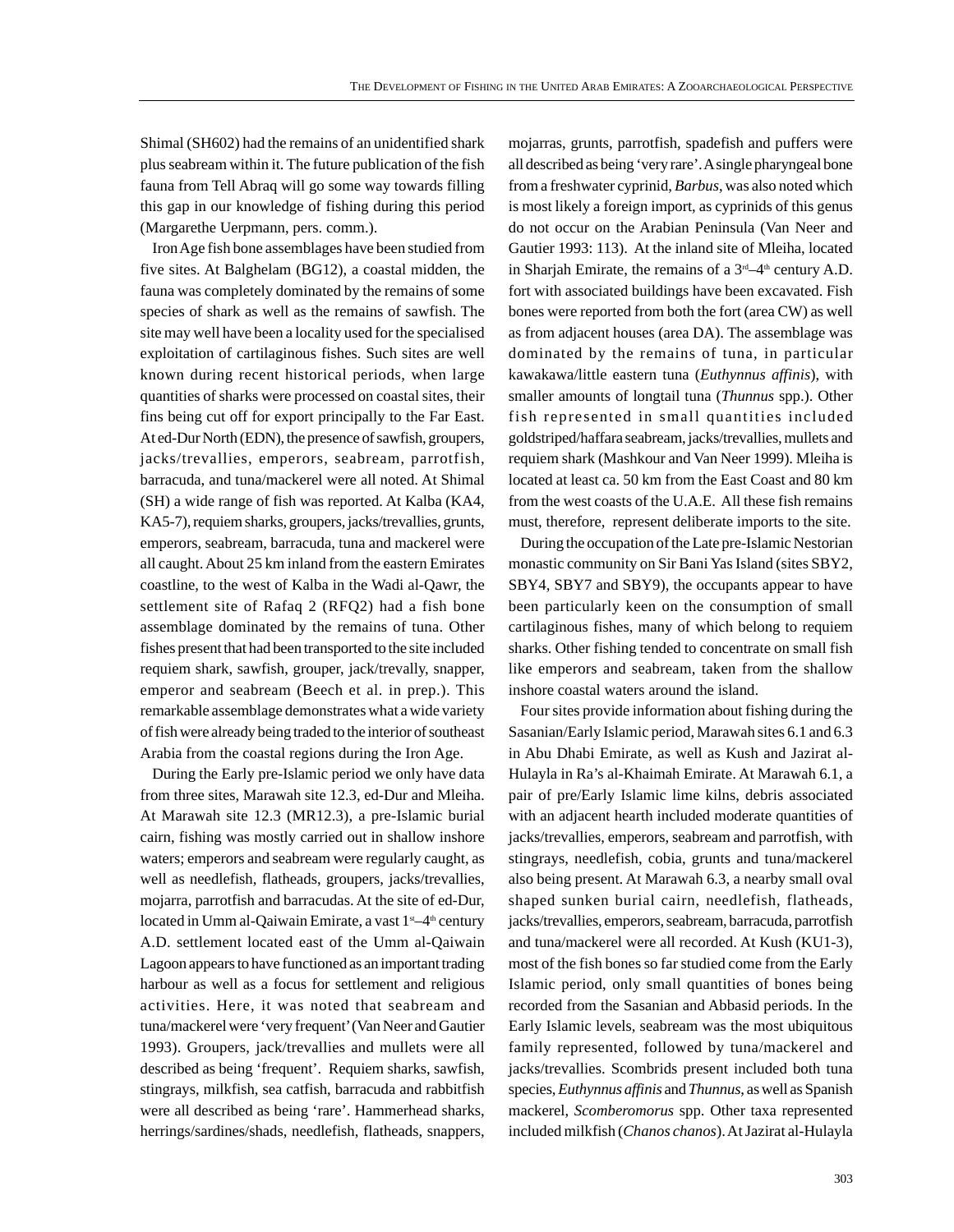<span id="page-20-0"></span>(JHU), tuna were the commonest remains, most belonging to the longtail tuna (*Thunnus* spp.). Other fishes present were requiem sharks, eaglerays, needlefish, flatheads, groupers, jacks/trevallies, snappers, grunts, emperors, seabream, parrotfish, and barracuda.

Four fish bone assemblages were dated to the Late Islamic period: Marawah sites MR14, MR15, MR16 and Julfar. At Marawah site 14 (MR14), a shell midden located about 150 m north of Marawah Village, needlefish were the most ubiquitous remains, followed by jacks/trevallies, emperors, then groupers. Other fishes represented included requiem sharks, stingrays, eaglerays, seabream, barracuda, tuna/mackerel and puffers. At Marawah site 15 (MR15), a small midden located a short distance to the north of MR14, needlefish were again the commonest type of fish caught, followed by requiem sharks and groupers. Other fishes present included stingrays, jacks/trevallies, emperors, seabream and tuna/mackerel. At Marawah site 16 (MR16), a midden located near the village of Ghubba on the mid southern coast of Marawah, the most ubiquitous taxa were needlefish and jacks/trevallies, followed by requiem sharks. Other fishes recorded included sawfish, eaglerays, sea catfish, groupers, terapons, mojarras, emperors, seabream, barracuda, tuna/mackerel and puffers. At Julfar, the well known coastal port in Ra's al-Khaimah Emirate, the remains of tuna (especially *Euthynnus affinis*) were common. Other fishes present were requiem sharks, hammerhead sharks, herring/sardines, sea catfish, needlefish, groupers, terapons, jacks/trevallies, mojarra, snapper, grunt, threadfin bream, emperor, seabream, mullet, parrotfish, barracuda, Spanish mackerel, sailfish and rabbitfish. This is the first time that sailfish have been discovered on an archaeological site in the region (Desse and Desse-Berset 2000). The sailfish, often sought after by modern day sports fishermen, who charter boats from Abu Dhabi and Dubai during the main fishing season (usually during the cooler late autumn and winter months, October–February), is an extremely powerful fish. It is possible catching this fish with the basic fishing equipment of earlier periods may have been difficult. As its occurrence in Emirati waters is highly seasonal, its absence from earlier period sites might also be simply explained by the fact that there were fewer opportunities for the coastal inhabitants to catch such a fish.

#### *Habitats*

The fishes caught in U.A.E. waters can be broadly grouped into one or more of the following habitat categories: fishes caught within sandy beach areas, in tidal creeks, on subtidal rocks, in subtidal sand, in subtidal mud, in grassbeds, on or near coral reefs or in open waters. Some of the major fish species and their associated habitats are detailed in table 5.

#### *Sandy Beach Areas*

Many of the fishes represented at the archaeological sites would have been caught in lagoons or shallow coastal waters. Typical fish caught in such habitats include anchovies, mojarra and spangled emperors (*Lethrinus nebulosus*). These may have been caught by beach seine nets, hook and line or even in the barrier traps discussed earlier in this paper.

# *Tidal Creeks*

Typical fishes caught in tidal creeks include shads and sardinella, terapons, mojarra and mullet. It is likely that these would have been caught by nets or barrier traps.

#### *Subtidal Rocks*

Orangespotted groupers, blackspot snappers, Arabian monocle bream, twobar seabream and rabbitfish are amongst the fish commonly caught in subtidal rock areas. Fishing with hook and line, and occasionally with basket traps and nets depending on the degree of rockiness of the strata, are the typical methods utilised in such areas today.

#### *Subtidal Sand*

Typical fishes caught in subtidal sand areas include bartail flatheads, orangespotted groupers, ponyfish, mojarra, silver grunts, notched threadfin bream, pinkear emperors, spangled emperors, king soldier bream and milkspotted puffers. Various fishing methods are used in such areas including barrier traps, basket traps, nets, and hook and line.

#### *Subtidal Mud*

Sea catfish, bartail flatheads, small-scaled terapon, blackspot snappers, notched threadfin bream, king soldier bream, rabbitfish and milkspotted puffers are amongst the fishes typically caught in subtidal mud habitats. Various fishing methods are used in such areas including barrier traps, basket traps, nets, as well as hook and line.

## *Grassbeds*

Fishes caught in grassbed areas include sawfish, guitarfish, stingrays, flatheads, small-scaled terapons, blackspot snapper, notched threadfin bream, king soldierbream,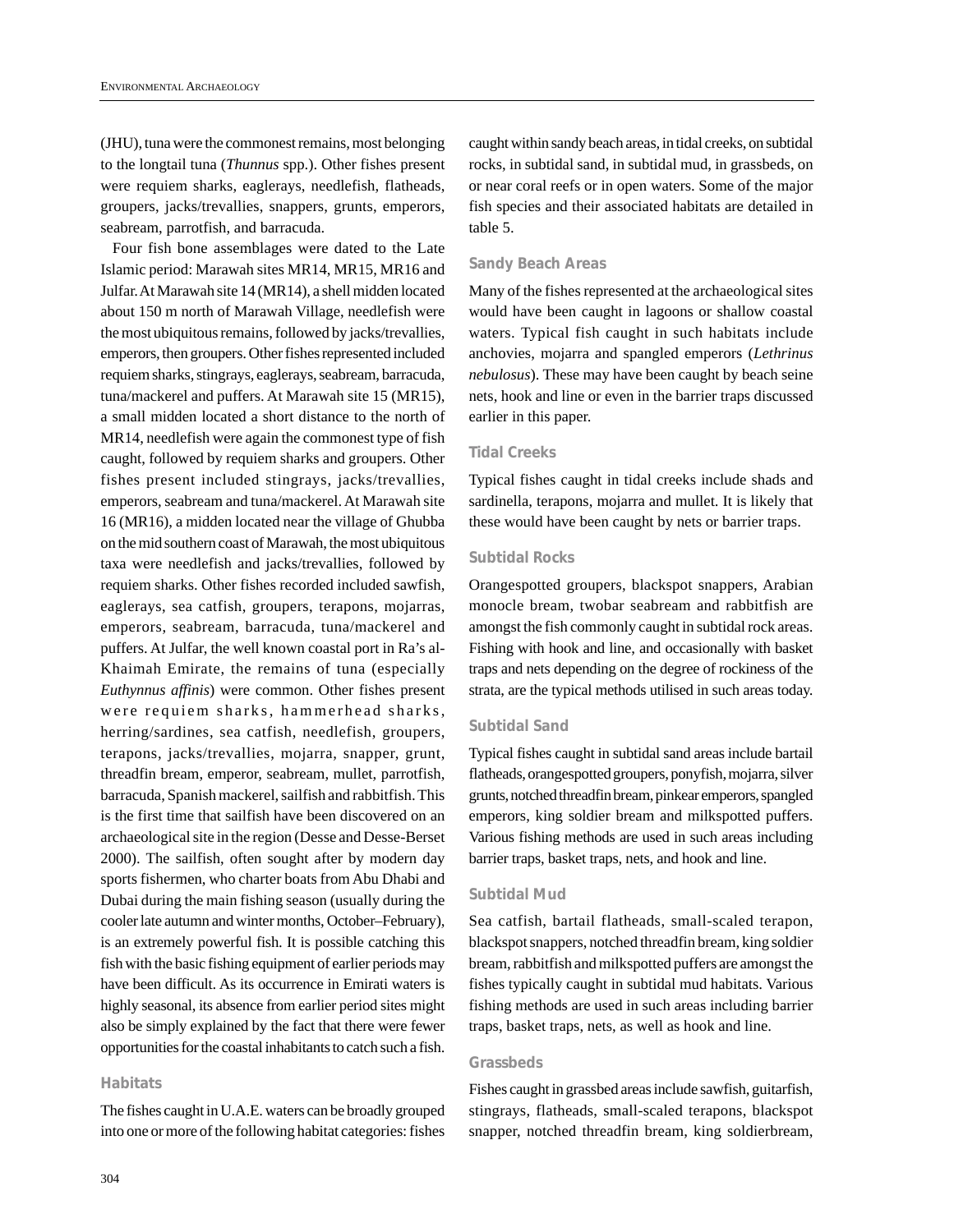goldlined/haffara seabream, batfish, triggerfish and milkspotted puffers. Various fishing methods are used in such areas including basket traps, nets, and hook and line.

#### *Coral Reefs*

A wide variety of fishes are commonly associated with coral reefs. In the Arabian Gulf typical fishes represented include blacktip reef shark, spotted eagleray, yellowfin hind, orangespotted grouper, sharksucker, yellowspotted trevally, golden trevally, snubnose pomano, longrakered trevally, blackspot snapper, trout sweetlips, pinkear emperor, spangled emperor, twobar seabream, parrotfish, Indian mackerel, batfish and triggerfish. Various fishing methods are used in such areas including basket traps, nets, and hook and line.

#### *Open Water*

Fishes caught in open waters include blacktip reefshark, hammerhead shark, eagleray, shad, anchovy, sea catfish, cobia, sharksucker, common dolphinfish, yellowspotted trevally, scad, golden trevally, talang queenfish, greater amberjack, snubnose pomano, longrakered trevally, pickhandle barracuda, kawakawa, Indian mackerel, longtail tuna and Indo-Pacific sailfish. Fishing methods used in open waters usually include predominantly the use of drift nets as well as hook and line.

# **Regional variability**

It has already been observed that there is comparatively little evidence of major changes in the selection of particular fish species though time. What is clear, however, is that there is a tendency for regional groupings of particular types of fish. This tendency has been demonstrated in more detail elsewhere; Shannon-Wiener and Simpson's biological diversity indices, as well as Renkonen's percentage similarity index, have been used to compare all the archaeological fish bone assemblages (Beech 2001). One of the conclusions of this aforementioned study was that fishing for members of the scombrid family, tuna and mackerel, was more marked at archaeological sites located in the Northern Emirates and on the eastern Emirates coast. This is clearly demonstrated in figure 5. In this graph, the archaeological sites are listed in geographical order from the Abu Dhabi coastline at the top to the East Coast and Northern Emirates at the bottom of the graph. The relative percentage of identified scombrid remains is plotted as a percentage of



*Fig. 4. Relative occurrence of fishes on archaeological sites in the U.A.E.*

the total number of identified bones. Note that the majority of the sites located at both the Northern Emirates and on the East Coast have a much higher ratio of identified scombrid remains. To a great extent this matches the modern day fisheries catches in the Emirates, the bulk of the tuna and mackerel being caught in these waters. These pelagic fishes are more readily caught in the deeper waters in the Northern Emirates and on the East Coast. Another important factor is that the season in which they can be caught in these areas is far more prolonged than in Abu Dhabi waters, e.g. tuna are only available in any great number for about 6–8 weeks each year in waters close to Dalma Island in western Abu Dhabi (Beech 2000).

Another important phenomenon to be considered is specialisation. Despite considerable documentary evidence for the shark fin trade in recent historical periods, we have little direct zooarchaeological data to confirm its great antiquity. Perhaps this is because comparatively few Late Islamic middens have been examined in any great detail. The Iron Age site on Balghelam Island near Abu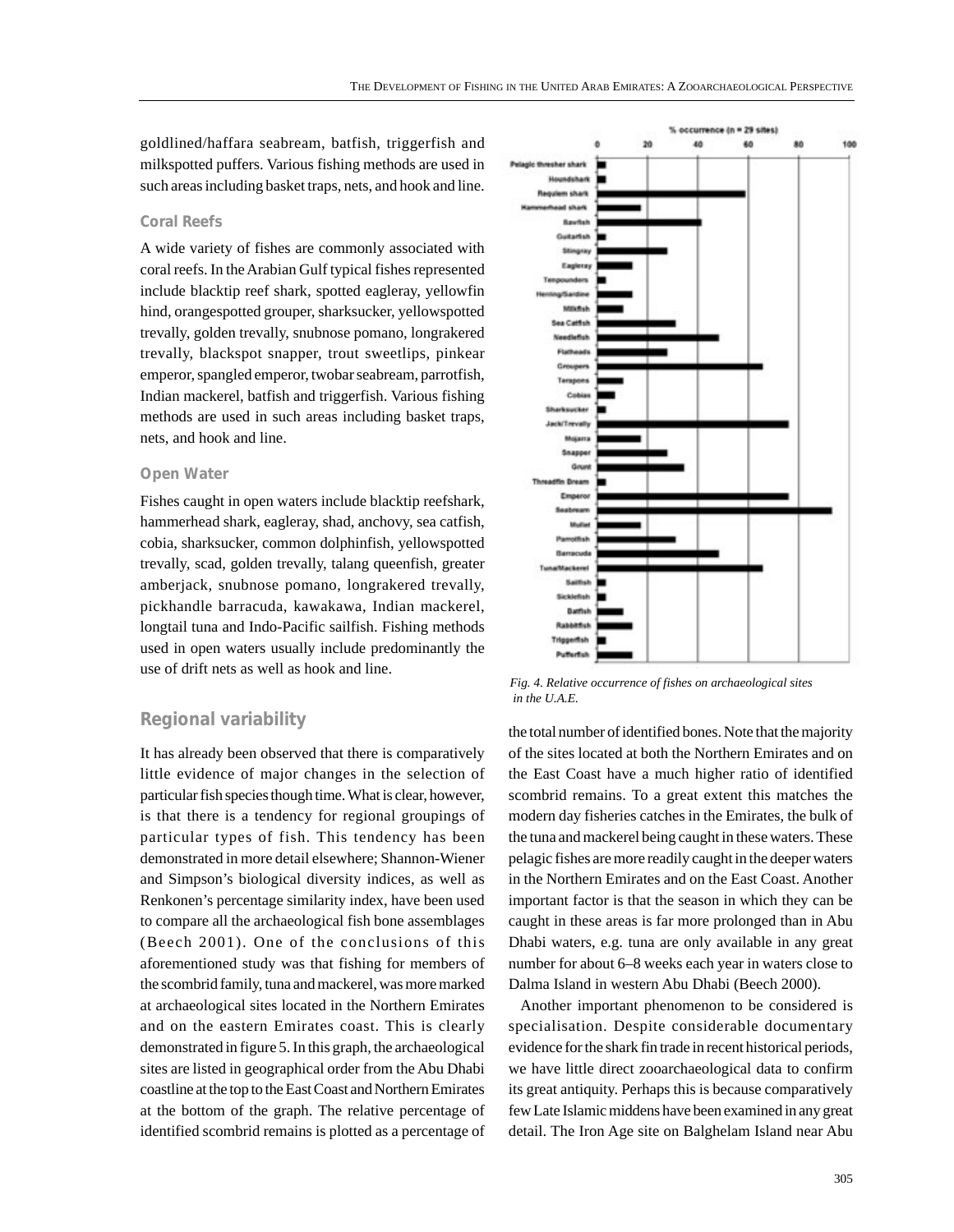

*Fig. 5. Relative percentage of tuna/mackerel (Scombridae) bones as a proportion of the total fish bone assemblage from archaeological sites in the U.A.E.. For explanation of site codes, see Table 1. Figures in brackets represent total number of identified bones from that particular site.*

Dhabi (BG12) provides us with some of the earliest evidence of a site purely specialised in the exploitation of shark and sawfish. Although cartilaginous fishes do not generally survive well in the archaeological record, their vertebrae may become well calcified if the preservation conditions are suitable. On Balghelam there appears to have been an organised temporary camp for the exploitation of sharks and sawfish.

Early coastal communities not only targeted particular coastal locations in order to exploit fish such as sharks and pelagic species, but they would have also targeted certain coastal areas during particular seasons in order to maximise the success of their resource procurement schedule. One of the challenges facing future zooarchaeologists working in this area is to pin point some of these typical seasonal exploitation patterns. One possible way to examine this question is to undertake a detailed study of fish otoliths to determine when the fish were originally captured (Beech in prep.).

# **Concluding statements**

Regional variability in fisheries resources is of some significance to the movements of early communities occupying the coastal zone of the United Arab Emirates. Certainly, the fishing of pelagic species appears to be far more developed at the archaeological sites located in the Northern Emirates and on the East Coast. Fishing on the majority of sites, however, concentrated on local shallow inshore coastal waters. Such areas provided a rich supply of fish, as they still do today. Early coastal communities would have exploited lagoons and creeks, as well as shallow sandy beaches to capture the majority of their fish. Fishing on coral reefs and in open waters does date back, however, as early as the  $5<sup>th</sup>$  millennium B.C. Elucidating the complex scheduling of past marine resource exploitation in the coastal zone of the United Arab Emirates is not an easy matter. Future archaeological research should concentrate on developing multidisciplinary teams for investigating the question of seasonality. By comparing such data as growth rings on fish otoliths and marine mollusca, isotopic dietary studies on human bones, etc., it may be possible to advance our understanding of the complexities of fisheries subsistence strategies in southeast Arabia.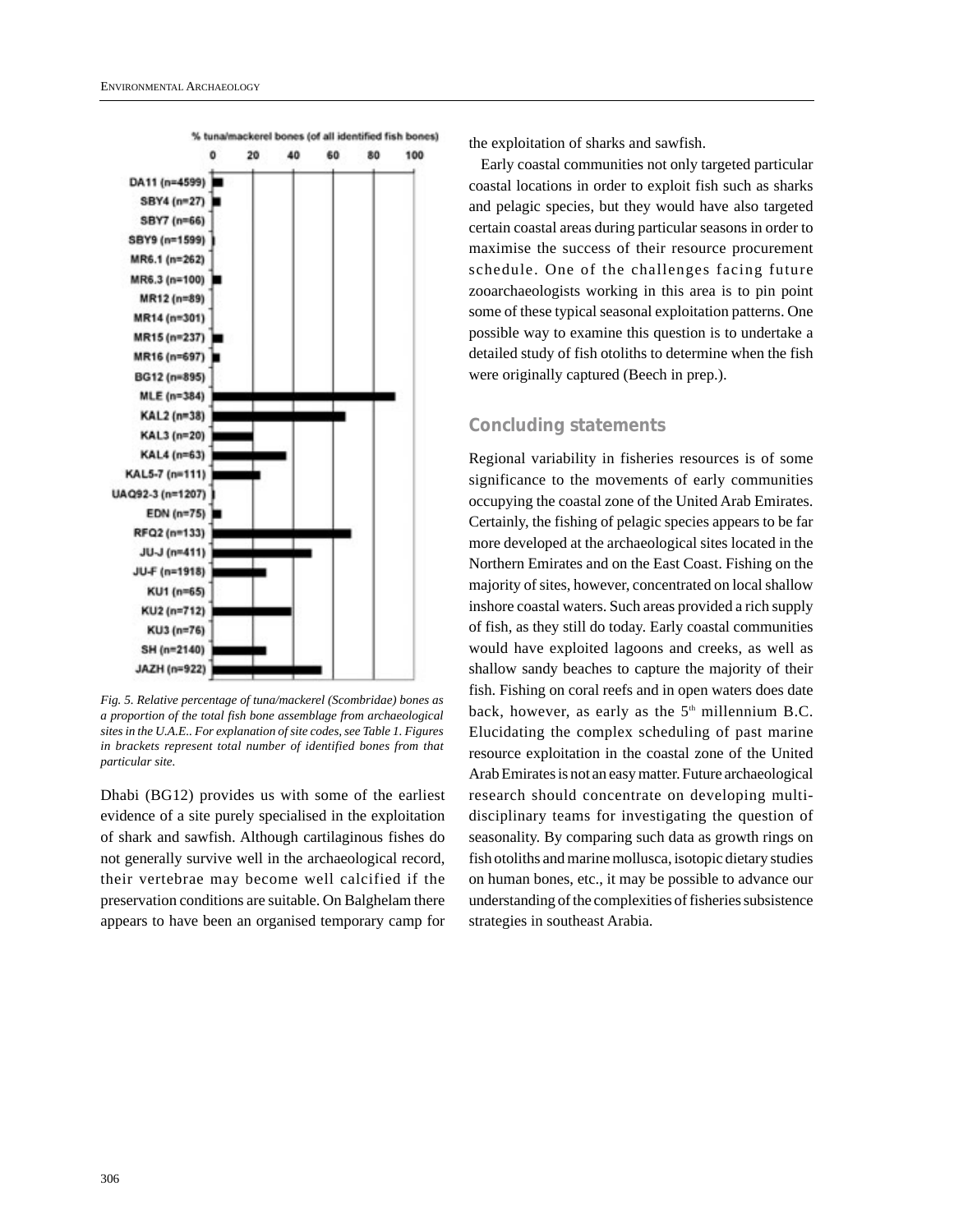#### **Acknowledgements**

The author would like to thank the Zayed Centre for Heritage and History in Al Ain, as well as the Ministry of Information and Culture in Abu Dhabi, for inviting him to participate in the First International Conference on Emirates Archaeology, held in Abu Dhabi during April 2001. The research undertaken for this paper was financially supported by a University of York research studentship based within both the Departments of Archaeology and Biology (Environmental Archaeology Unit). Additional financial contributions came from the following organisations: the Abu Dhabi Islands Archaeological Survey (ADIAS), the British Council (Abu Dhabi office), the Environmental Research and Wildlife Development Agency (ERWDA, Abu Dhabi), and the Kush project (University of Durham). I would like to thank the following archaeologists who kindly provided access to their animal bone assemblages for this study. These include: Dr. Geoffrey King and Peter Hellyer (ADIAS, Abu Dhabi); Dr. Derek Kennet (Department of Archaeology, University of Durham); Carl Phillips (formerly of the Institute of Archaeology, University College, London); Prof. Tatsuo and Dr. Hanae Sasaki (University of Kanazawa, Japan); and Christian and Imke Velde (National Museum of Ra's al-Khaimah). Other fellow zooarchaeologists who provided useful advice or information include: Dr. Bill Belcher (Hawaii); Caroline Cartwright (Department of Scientific Research, British Museum); Prof. Jean Desse and Dr. Nathalie Desse-Berset (CNRS Valbonne, France); Foss Leach (Museum of New Zealand); Prof. Arturo Morales and Dr. Eufrasia Rosello (Autonoma University, Madrid); Chris Mosseri-Marlio (Tunbridge Wells); Dr. Sophia Perdikaris (Brooklyn College, University of New York); Prof. Hans-Peter and Dr. Margarethe Uerpmann (University of Tübingen, Germany); Dr. Wim van Neer (Royal Africa Museum, Belgium); Prof. Angela von den Driesch (University of Munich, Germany) and Dr. Melinda Zeder (National Museum of Natural History, Smithsonian Institution).

# **Bibliography**

- Acheson, J.M. 1981. Anthropology of Fishing. *Annual review of Anthropology* 10: 275–315.
- Anell, B. 1955. *Contribution to the History of Fishing in the Southern Seas*. Studia Ethnographica Upsaliensia IX.
- Basson, P.W., Burchard, J.E. Jr., Hardy J.T. and Price, A.R.G. 1977. *Biotopes of the Western Arabian Gulf: Marine Life and Environments of Saudi Arabia*. Aramco Department of Loss Prevention and Environmental Affairs, Dhahran, Saudi Arabia.
- Beech, M. 1998. Comments on two vertebrate samples from Early Islamic Jazirat al-Hulayla ( $5<sup>th</sup>-9<sup>th</sup>$  c. AD) and Islamic Julfar (mid-14th–16th c. AD), United Arab Emirates. *Bulletin of Archaeology, University of Kanazawa* 24: 197–203.
- Beech, M. 2000. Preliminary report on the faunal remains from an 'Ubaid settlement on Dalma island, United Arab Emirates. In: Mashkour, M, Choyke, A.M., Buitenhuis H.and Poplin F., eds. *Archaeozoology of the Near East IV: Volume B – Proceedings of the fourth international symposium on the archaeozoology of southwestern Asia and adjacent areas.* Groningen, Netherlands: ARC Publicatie 32, pp.68–78.
- Beech, M. 2001. *In the Land of the Ichthyophagi: Modelling Ancient Fish Exploitation in the Arabian Gulf and Gulf of Oman from the 5th Millennium BC to the Late Islamic Period*. DPhil thesis, Department of Archaeology / Department of Biology (Environmental Archaeology Unit), University of York.
- Beech, M. in prep. The animal bones. In: Crawford, H. and Carter R., eds. *Excavations at H3, an 'Ubaid coastal settlement in Kuwait*.
- Beech, M. and Elders J. 1999. An 'Ubaid-related settlement on Dalma Island, United Arab Emirates. *Bulletin of the Society for Arabian Studies* 4: 17–21.
- Beech, M., Hogarth P. and Phillips C.S. in prep. Zooarchaeological evidence for trade in marine resources in southeast Arabia. In: *Elizabeth During-Caspers festschrift volume.*British Archaeological Reports International Series.
- Belcher, W.R. 1991. Fish resources in an early urban context at Harappa. In: Meadow, R.H. ed. *Harappa Excavations 1986–1990: a Multidisciplinary Approach to Third Millennium Urbanism*. Madison: Prehistory Press,pp. 107–120.
- Belcher, W.R. 1994. Butchery practices and the ethnoarchaeology of South Asian fisherfolk. In: Van Neer, W., ed. 1994. *Fish Exploitation*

*in the Past – Proceedings of the 7<sup>th</sup> Meeting of the I.C.A.Z.* Fish Remains Working Group, 6–10 September 1993, Leuven. Annales du Musée Royal de l'Afrique Centrale, Sciences Zoologiques 274: 169–176.Tervuren, Belgium

- Belcher, W. 1998. *Fish Exploitation of the Baluchistan and Indus Valley Traditions: An ethnoarchaeological approach to the study of fish remains.* Dphil thesis. University of Wisconsin -Madison.
- Best, E. 1929. Fishing Methods and devices of the Maori. *Dominion Museum Bulletin* 12. Wellington, New Zealand.
- Biagi, P. and Nisbet R. 1989. Some aspects of the 1982–1985 excavations at the aceramic coastal settlement of RH5 at Qurm (Muscat – Sultanate of Oman). In: Costa, P.M. and Tosi, M. eds., Oman Studies. Serie Orientale 63: 31–46. Istituto Italiano Per Il Medio Ed Estremo Oriente. Roma .
- Bullock, A.E. and Jones, A.K.G. 1987. Dispersal of Fish Waste: A Modern Midden Experiment. Paper presented at the ICAZ Fish Remains Working Group Fourth Meeting, University of York, September 1987.
- Carpenter, K.E., Krupp, F. Jones, D.A. and Zajonz, U. 1977. *The Living Marine Resources of Kuwait, Eastern Saudi Arabia, Bahrain, Qatar and the United Arab Emirates.* FAO Species Identification Field Guide for Fishery Purposes. Rome: FAO.
- Charpentier, V., Cremaschi, M. and Demnard, F. 1997. Une campagne archéologique sur un site côtier du Ja'alan: Al-Haddah (BJD-1) et sa culture matérielle (Sultanat d'Oman). *Proceedings of the Seminar for Arabian Studies* 27: 99–111.
- Charpentier, V. and Méry. S. 1997. Hameçons en nacre et limes en pierre d'Océanie et de l'Océan Indien: analyse d'une tendance. *Journal de la Societé des Océanistes* 2: 147–156.
- Cleuziou, S. and Tosi, M.,eds. 1986. T*he Joint Hadd Project. Summary report on the first season. December 1985*. Paris ERA 30 / Rome: IsMEO; circulated report.
- Cleuziou, S. and Tosi M., eds. 1988. *The Joint Hadd Project. Summary report on the second season November 1986–January 1987*. Napolii Paris: Era 30/Rome: ISMEO; circulated report.
- Cleuziou, S., Tosi M., and Reade, J. eds. 1990. *The Joint Hadd Project, Summary Report of the Third Season (1987–1988)*. Paris: ERA 30/ Rome: IsMEO; circulated report.
- Coutts, P.J.F. 1975. Marine fishing in archaeological perspective: